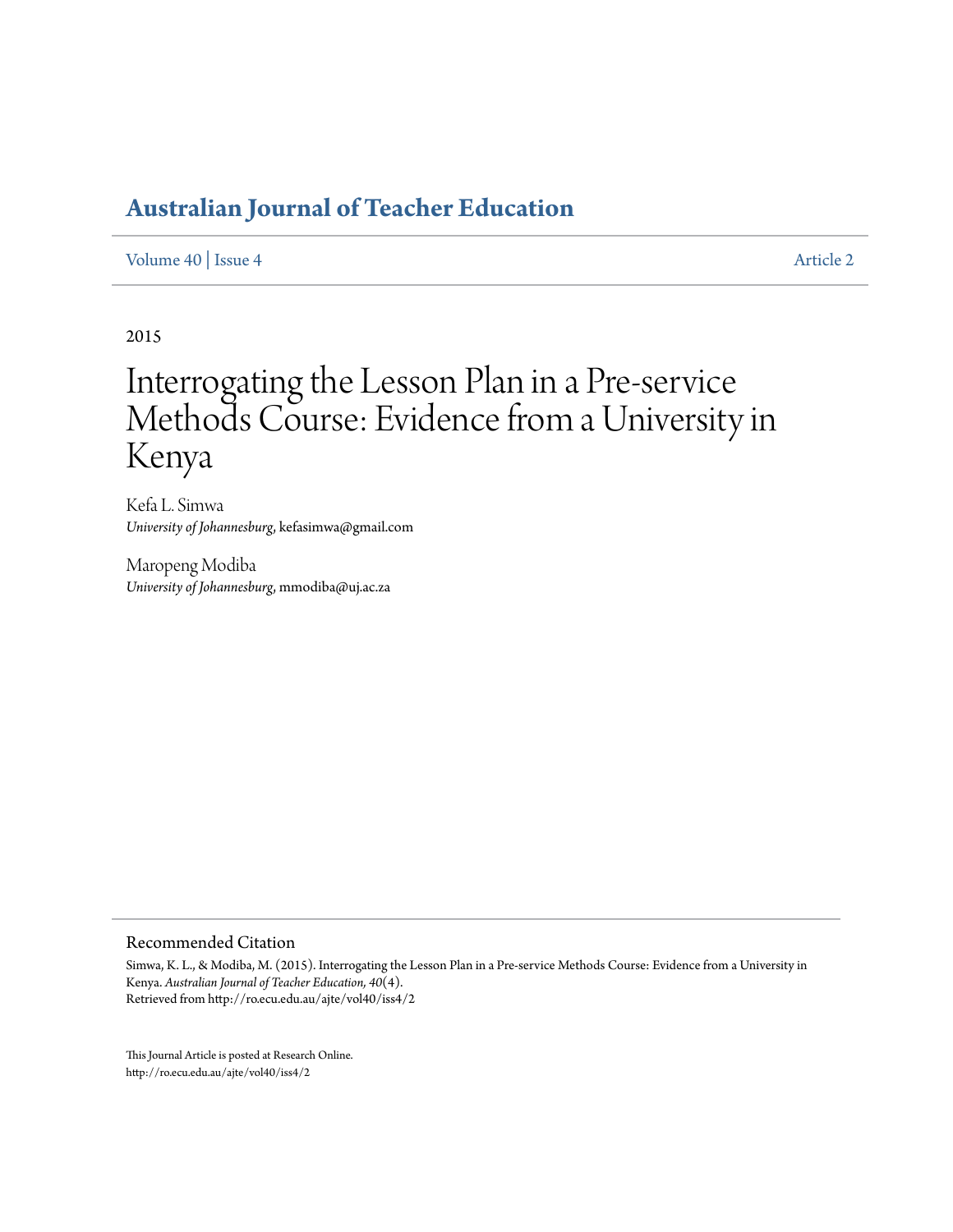## **Interrogating the Lesson Plan in a Pre-service Methods Course: Evidence from a University in Kenya**

Maropeng Modiba Kefa L. Simwa University of Johannesburg

*Abstract: The paper reports on research that examined how the content of a History methods course, taught in a university in Kenya, influenced student teachers' lesson planning and pedagogical skills. A lecture on a lesson plan, micro-teaching lesson plan documents and presentations were examined to determine student teachers' preparedness for teaching the History and Government (H&G) secondary school curriculum in Kenya. A case study was employed including lesson observations, interviews and document analysis. The findings demonstrate that focusing on parts of a lesson in lesson planning in the lecture may have derailed student teachers from developing the pedagogical content knowledge (PCK) that is likely to enable them develop competences that are expected for teaching H&G.* 

*Keywords: History, secondary school; method course, lesson plan; competence.* 

## **Introduction**

Teacher Education policies in Kenya expect institutions to "…develop communicative skills; develop professional attitudes and values; equip the teacher with knowledge and ability to identify and develop the educational needs of the child; create initiative, a sense of professional commitment and excellence in education; and enable the teacher to adapt to the environment and society" (MoED-HRD & UNICEF, 1994, pp. 146-147). The government regards "…academically and professionally qualified teachers … as a prerequisite for provision of high quality and relevant education at all levels" (p. 147). However, unlike global trends in teacher education, wherein the prescription of standards of practice is increasingly the norm (Grossman & Thompson, 2004; Morrow & Torres, 2000), the situation in Kenya leaves it to the teacher education providers to make good on the interpretation of policy.

For teaching at the secondary school, students begin the Bachelor of Education (B Ed) programme by studying more than two academic subjects as a general requirement and, from their second year of study, they choose two teaching subjects in addition to the professional courses. In the main, the academic departments offer teaching subjects whilst the faculties or schools of Education, with school practice or practicum playing a central role in these programmes, offer the professional courses. The courses have to equip students with appropriate curriculum design knowledge and skills that schools expect upon graduation. As part of the requirements of the programme, there is also a mandatory placement of student teachers in schools for a period of 12 weeks, generally, at the end of the third year of study.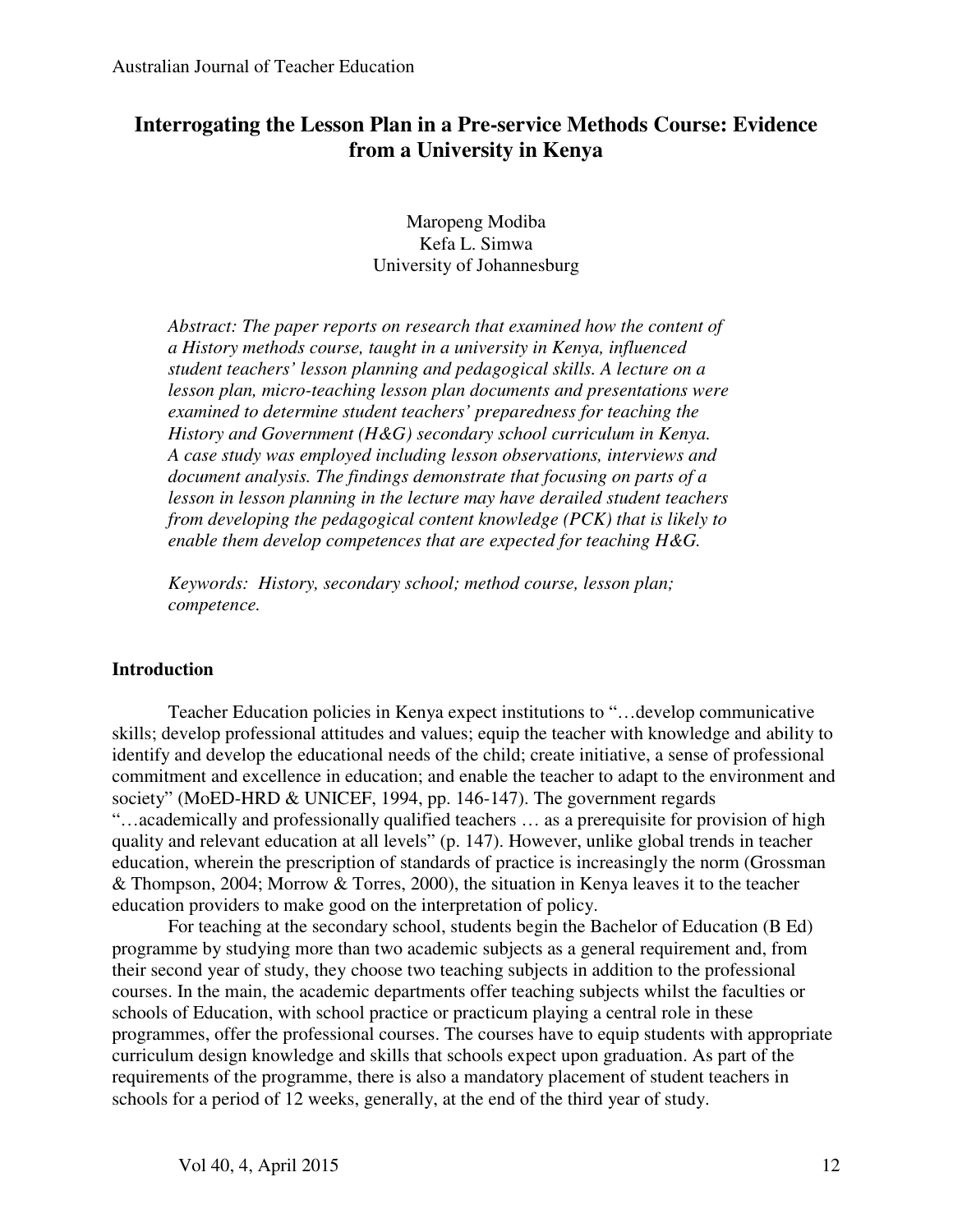In this paper we interrogate how a methods course guided student teachers to translate History subject matter (content) into classroom knowledge suitable for the subject objectives (Authors, 2013). We used data from a lecture on the lesson plan taught to students and their micro-teaching lesson plans and presentations to examine the translation of H&G objectives into practice. The questions we sought to answer were: (1) What knowledge and skills for teaching H&G were the student teachers taught in the History Teaching and Methods (HTM, hereafter) course? (2) What factors contributed to the ways in which they (students) planned and presented their micro-teaching lessons? (3) How do taught lesson plans and micro-teaching lesson plans and presentations reflect the knowledge and skills that are implied by the objectives of the H&G syllabus?

Santagata, Zannoni and Stigler (2007) have argued that lesson planning comprises a range of forms of knowledge for teaching. These include, among others, "... goals for students' learning, instructional activities, strategies for monitoring students' thinking and assessing their learning, curriculum and pedagogy…" (p.127). A lesson plan, therefore, reflects a teacher's interpretation of subject matter, the multiple ways to represent it, the adaptations and tailoring that is made to instructional materials as influenced by what the teacher knows about learners' prior knowledge, and alternative conceptions of the topic or notion to be presented (Choy, Wong, Lin & Chong, 2013). It thus provides a useful context for examining knowledge of how to teach. However, Corcoran (2007) has argued that pre-service teacher preparation does not equip prospective teachers with the appropriate knowledge and skills for classroom teaching. Ensor's (1999) view is that whilst the rhetoric of many programmes emphasises a propensity to transform the professional language/vocabulary of prospective teachers, there continues to be a chasm between what they offer and the school's curricular expectations. The situation points to, in general, an absence of curriculum coherence between teacher education and school curricula.

Curriculum coherence has been defined as the degree to which various educational activities in a system accord with each other, both in intention and practice (Newmann, Smith, Allensworth & Bryk, 2001; Schmidt, Wang & McKnight, 2005). It has also been understood as a deliberate means through which an educational programme is able to bring together "competing tensions in the curriculum" (Johnson & Ratcliff, 2004, p. 93). As regards teacher education , Roberts (1998) argues that it promotes the importance of a clearer and more integrated organisation of courses and activities for student-teachers' learning and practice of teaching Therefore, a coherent curriculum would ensure a design that relays clarity of purpose through the way content is organised and communicated.

In Kenya there has been criticism that secondary teacher education programmes reflect a mismatch between the output from the institutions and the needs of schools in key subjects (Karugu, 2005; ROK, 1998 & 2005; Sitima, 1995). For example, Sitima, **(**1995, p. 111) has argued that

One of the major weaknesses in the university teacher education programme is the adoption of the "unit system" in major teaching subjects. This system does not take cognisance of the secondary education curriculum. Undergraduates specialise too early yet when posted to our schools they are expected to handle all concepts/topics in their teaching subjects of specialisation. Cases have arisen where some graduate teachers cannot handle or teach those topics that they did not take in their course.

This view reflects recommendations from a 1978 study conducted by the Deans' Committee at the University of Nairobi on the BEd programme that it be reoriented to address the needs of the secondary school curriculum: **"**…subjects must be looked at for what they have to offer the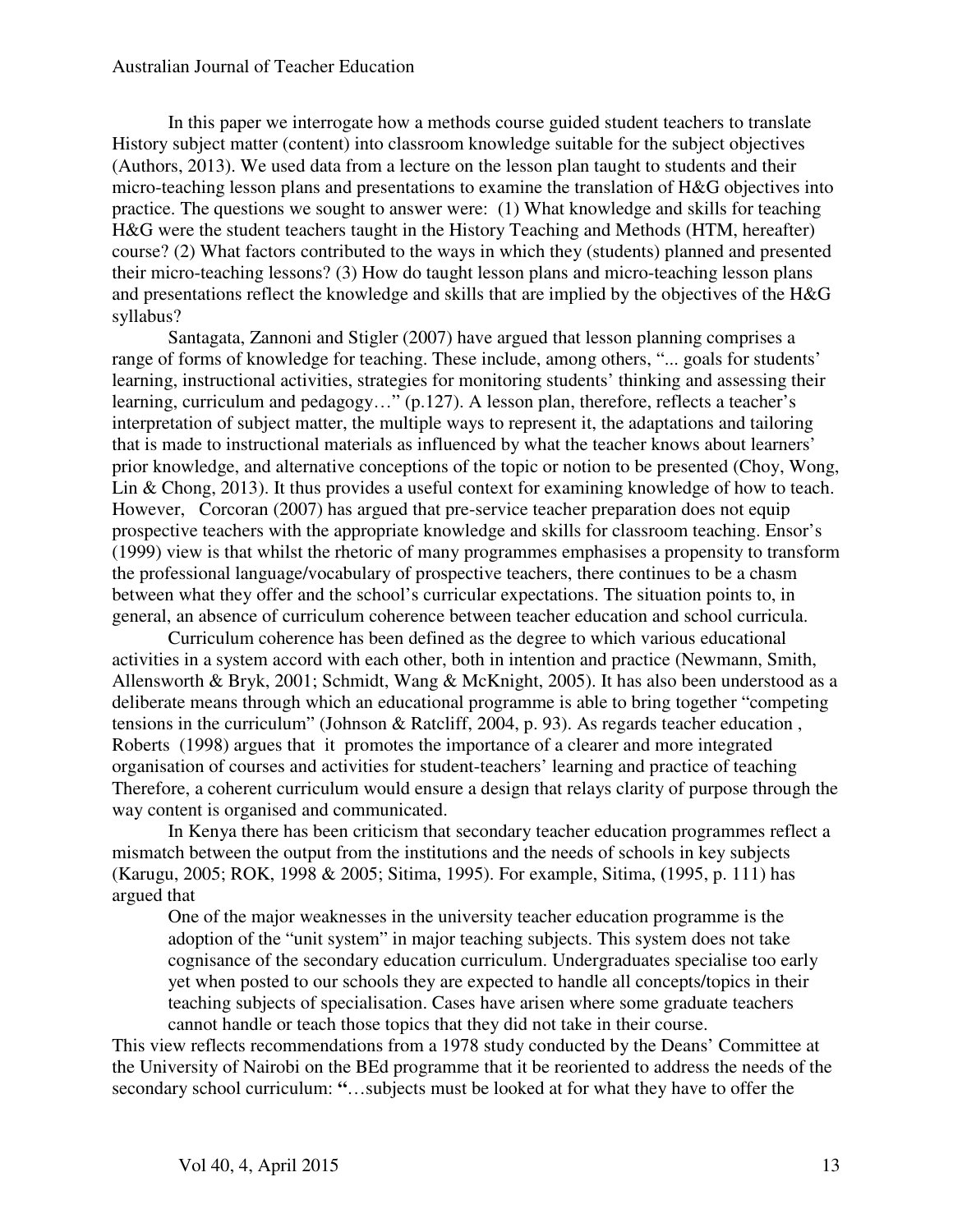teacher … The teacher's role and responsibilities in the field [school] are the ultimate criteria for developing a teacher education programme" (UON, 1979, p.102). The Committee further suggested that, an appropriate teacher education programme would be one that enabled the student teacher to "…experience accomplishment by having mastery of the content and skills of the subject. The student teacher must feel that [he/she] is successfully managing classroom tasks and becoming competent in the subject [he/she] being taught" (p.103). However, research on teacher education in this country, for example, Lutta-Mukhebi (1982) and Shanguya (1995), has dealt mainly with what teacher graduates do in classrooms (see also Mueni, 1999; Odeo, 2003; Too, 2004; Osoro, 2006) and not how they learn to teach or instruct.

Studies on learning how to teach emphasise a shift from guiding students that "…teaching [is] only the delivery of information" (Nilsson, 2008, p. 1281) to encouraging, *inter alia*, pedagogical reasoning (Shulman, 1987 & 2004) that fosters links with pupils' learning (Feiman-Nemser, 2001) and the attainment of school subject objectives (Thornton, 2001). The emphasis is on improving methods courses that either are too procedural and simplistic and thus lack rigour; or, are so theoretical that they have minimal practical relevance to the actual teaching demands in school classrooms. For example, according to Shulman (1987), instruction is constituted by the actual classroom activities that are planned to encourage learners to engage with the content. It is demonstrative of teachers' professional capacity or competence for directing the interactional activities in the classroom with his/her learners.

## **Pedagogical reasoning and professional competence/capacity**

Bailin (1998) distinguishes competence in terms of skills and knowledge. For her, skills are mainly descriptive competencies that focus on the proficiency of certain mental processes. They are different from knowledge, which is mainly normative and concerned with principles, reasons and arguments. Normative knowledge thus underscores processes such as respect for reasons, an inquiring attitude, open-mindedness and fair-mindedness as mental abilities that are logical, criteria based and pragmatic, that is, reasonable reflective thinking that focuses on decision-making. Being knowledgeable is thus not a skill but a way of accounting for what is entailed in something.

Such reasoning has been described by Orton (1997) as enabling a teacher to reach a decision on what to do with regard to instruction (what to teach and how to teach it). It is a rational process by which teachers are able to derive ways of acting (teaching) that are "... good, sensible and conducive..." (Orton, 1997, p. 570), and thereby considered as worthwhile for learners. Dunne and Pendlebury (2003) and Waghid (2006) describe it as deliberation that is about a normative vision, contemplative and focused on subject matter, learners, educational purposes and contexts. For Dunne and Pendelbury, it demands "… the capacity to respond to a range of cognitive uncertainties that arise from related features of the world of practice, namely mutability, indeterminacy, and particularity" (p.210). It thus does not require a teacher to adhere judiciously to a prescribed format of deriving the most appropriate decision on what to do, but rather there is a need for flexibility. In their view

… a wise and competent teacher is surely one who has a rich understanding of the internal goods and definitive ends of the practice and a realistic, clear-sighted perception of what is possible and fitting under different circumstances. If practical argument elicitation can help teachers to see the richness and complexity of practical deliberation in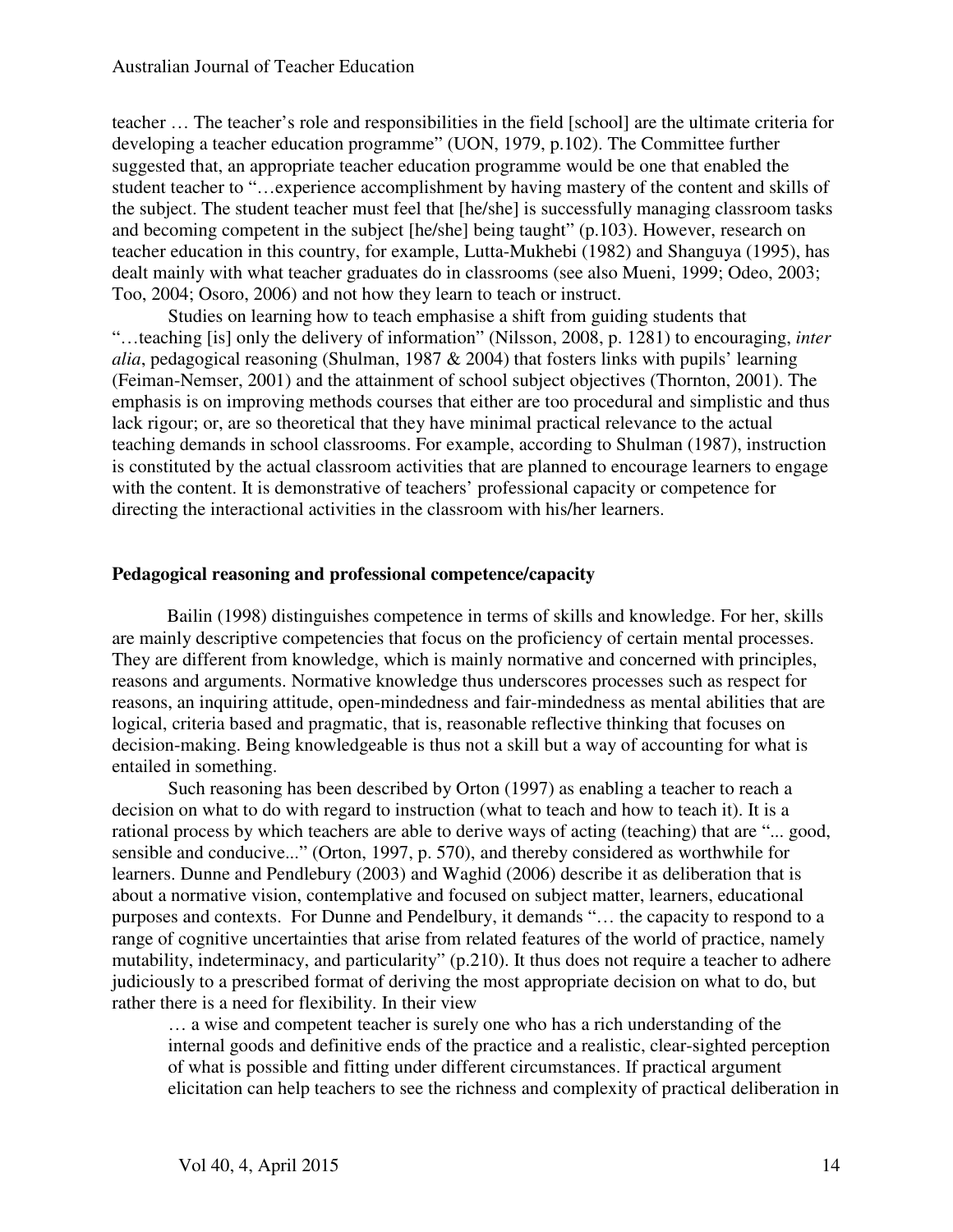their practice, then perhaps, and only then, can it serve as a device for appraising and improving teaching (pp.210-211).

It is in this sense that teacher action has to be understood as involving practical deliberation about means and ends that involve being in pursuit of an appropriate response to a practical question, "what should I do?" (Audi, 2004, p. 119). It requires one to weigh the pros and cons of a particular *course of action*, given that any action has its liabilities. Doing so contains "... a moral concept [that] invokes intrinsic ends and ideas of perfection [which are its] constitutive fidelities ... [that may be only accessible through] contemplation..." (Buchmann, 1988, p. 205). Therefore, exercising such deliberation implies the need to be appropriately resourced in terms of knowledge of the constituent parts of the context in which we function (work) and heuristic device(s) by which to figure out what is the best thing to decide and do. This is what makes teaching a moral practice.

In order to determine the significance of the HTM course in the pre-service programme for H&G, we examined the lesson plan that was taught as part of its content and studentteachers' micro-teaching lesson plans and presentations as examples of preparation for teaching the H&G syllabus. The next section provides a detailed discussion of the research design and methods that we used.

## **Methodology**

## **Sampling**

We used both convenient and purposive sampling to select two lecturers and five student teachers studying History as one of their secondary school teaching subjects to serve as key informants because of being information-rich (Patton, 2002; McMillan & Schumacher, 2006). The two lecturers were in-charge of the HTM course and thus best placed to explain how they were teaching students to teach for H&G objectives. They were colleagues to one of the authors and were expected to be fairly at ease with having to discuss the course.

The author was less experienced within the faculty than the lecturer participating in the research at one campus and this ensured that the lecturer did not feel coerced by an unfavourable power relationship. The other lecturer was assigned to students at a different campus of the university and did not work directly with the authors. Both lecturers offered their co-operation willingly and this was needed for the intense observations and conversations that they were to be involved in. As Delamont (1992) warns, often when people are persuaded to take part in research they perform for research rather than be natural. This did not apply in the case of this study. The pledged cooperation created the confidence that trustworthy data would be collected. The teacher educators' lectures and explanations were used to cross check it and reduce the effect of personal bias on the basis of conformability (Lincoln & Guba, 1999).

Together the teacher educators had thirty years (n= 18 and 12) of teaching experience both at secondary school level and the university. They were also authors of history school textbooks and well known in the country.

From thirty student teacher volunteers observed during microteaching presentations, five were selected through convenience sampling. They lived on campus and therefore found it convenient to participate in the interviews that were scheduled at the end of day lectures. This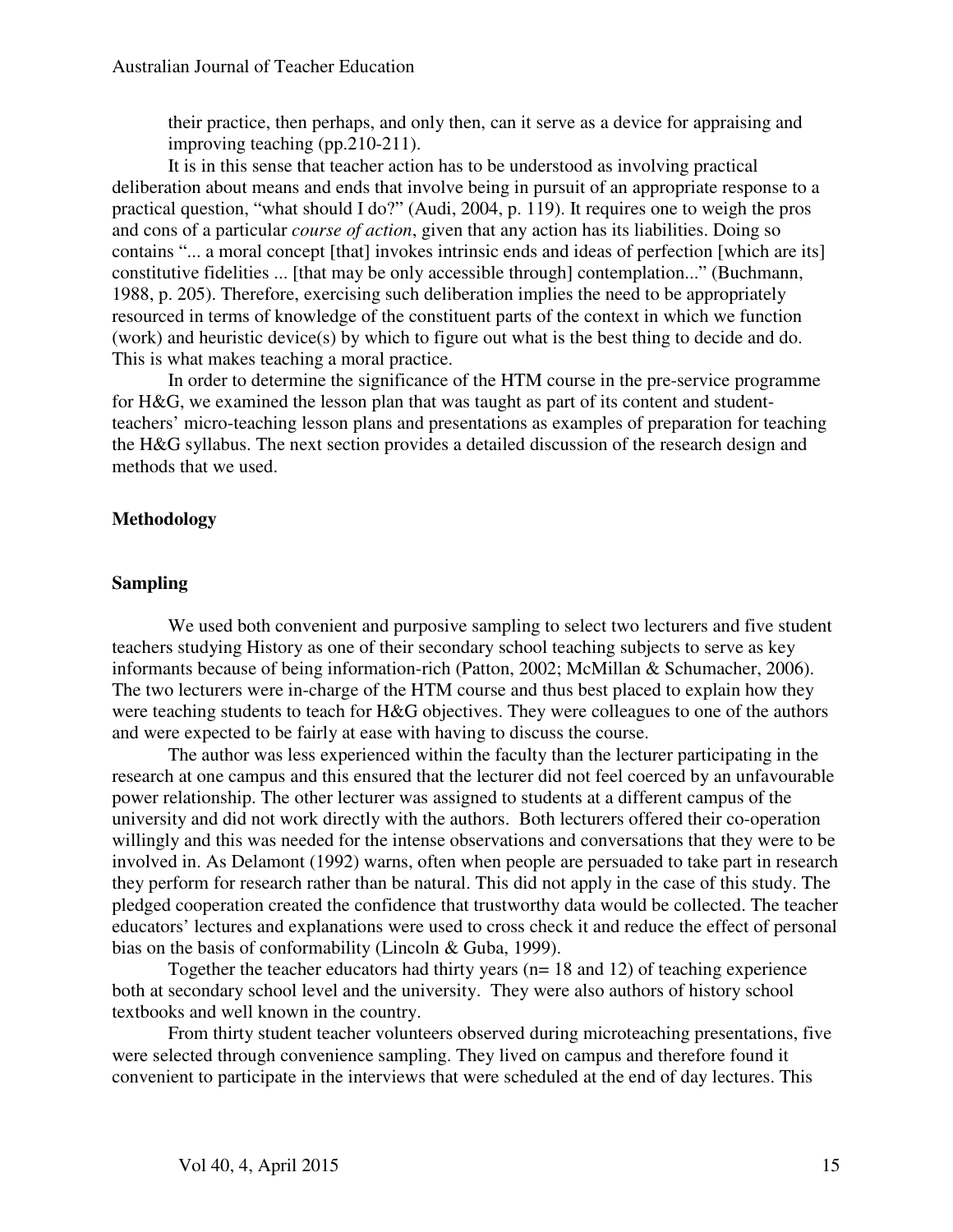facilitated fieldwork and provided ample time for discussing issues identified in the lesson plans and their teaching in addition to what they felt needed attention.

#### **Research Approach**

We adopted an interpretive case study (Merriam, 2002) because we viewed student learning as a social construction that depended on the meanings and interactions that were promoted through the HTM course content and the social context (Fairclough & Wodak, 1997) in which it was taught. The assumption was that the lecturers of the HTM course did not decide arbitrarily on how to prepare the students for the H&G syllabus, but rather made their decisions in a considered manner. These decisions were rooted in what they viewed as valuable to prepare students to teach the H&G objectives. Therefore, how the course and students' micro-teaching plans and presentations took into account these objectives was significant.

The HTM course signalled what was important to learn to teach H&G competently. It positioned teacher educators and students as reality constructors for H&G teaching and learning. Guided by the views of, amongst others, Nieuwenhuis (2010) and Fairclough (2003) who viewed discourses as transcending language to encompass ways of expressing oneself using words and actions in interactions, we examined the lesson plans that were taught in the course and highlighted issues that predisposed student teachers to planning and presenting their microteaching lessons as they did. The consciousness it raised and hoped to develop and the interactions/dialogues and artefacts that were used were important. Content and discourse analyses were thus adopted to illuminate the ways in which the teacher educators and students constructed the H&G reality and to uncover what they considered to be the implications of the H&G objectives for teaching and learning. As explained by Nieuwenhuis (2010), as ways of knowing, valuing and experiencing the world, discourses, in this case, in the HTM lectures and micro-teaching lesson plans and presentations represented everyday texts for building what the objectives of H&G proposed as knowledge and skills to be developed. Therefore, texts both written and spoken by the teacher educators and students, needed to be examined to reveal these aspects, in particular how they were embedded in and enacted as appropriate responses to these objectives. We thus hoped that the content, language chosen to explain and discussions about how to plan and teach, meanings promoted, documents, tools, activities, interactions and other artefacts that were used in the HTM course and micro-teaching lessons characterised understanding how to teach the H&G objectives. As reflections of lived experiences or what Heidegger (cited by Hofstander, 1988, p. 278) describes as "being in the world", they were studied through an interpretive phenomenological approach (IPA) (Klein and Myers, 1999).

We paid special attention to the following three aspects that were relevant to these experiences: the knowledge and skills taught through the lecture on a lesson plan that was used in the HTM course, the ways in which the student teachers planned and presented micro-teaching lessons and the relevance of the lecture and micro-teaching lesson plans and presentations to the H&G objectives.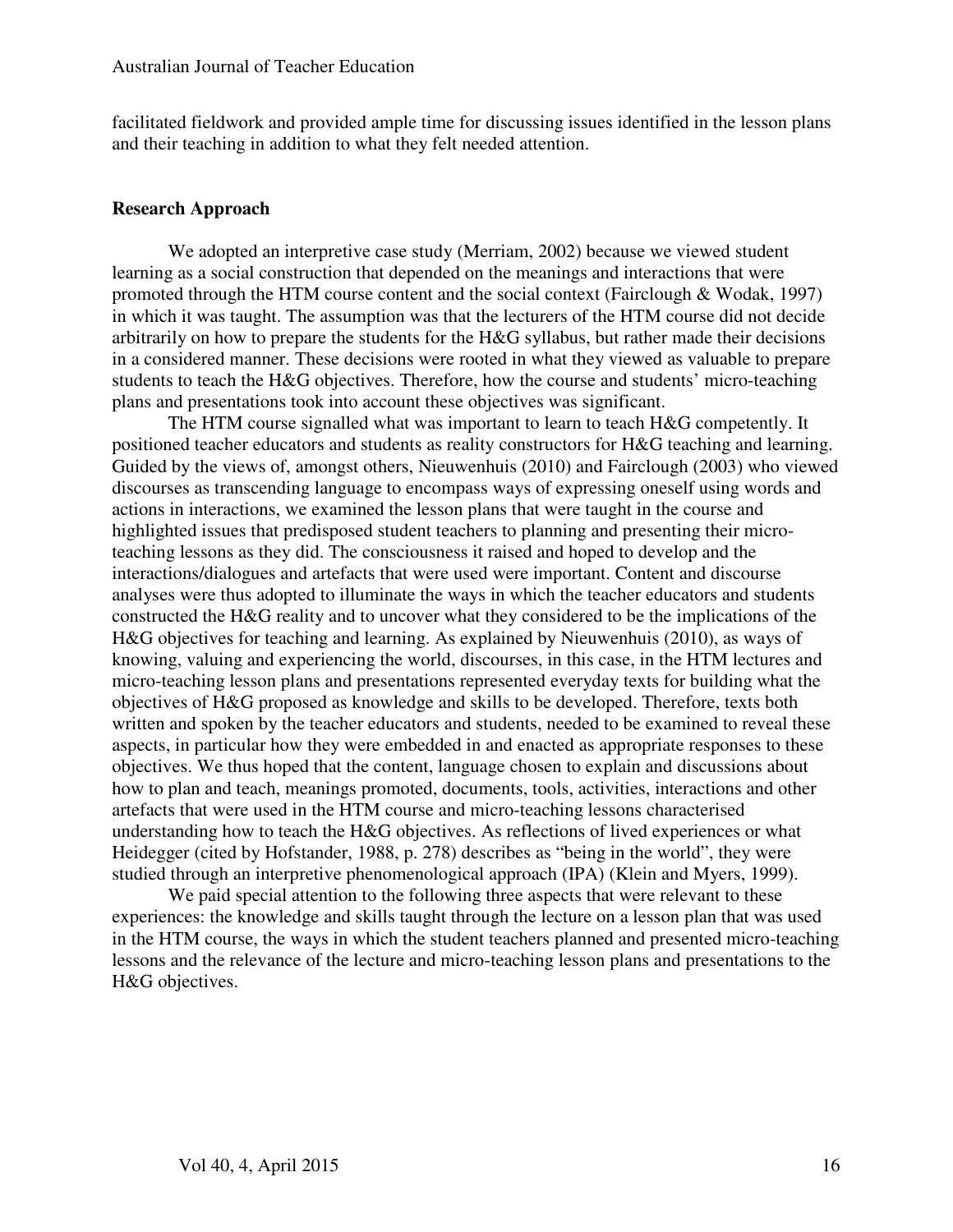#### **Data Collection**

Data was collected over two semesters (covering two months in each semester). In the first semester, lectures on how to teach H&G were observed. These were theory sessions. In the second semester, the focus shifted to microteaching sessions. Since the study was conducted at a time when students would not be in schools, the microteaching lessons were used as representative of the learnt practice of teaching. This was particularly useful because when students are in schools they are not practising their teaching in contexts that are always similar nor guided by the same teachers. The micro-teaching lessons provided an opportunity to study the influence of the guidance that was given to the students by their subject methods teachereducators. It constituted common experience that predisposed them to a particular way of reasoning in their lesson plans and their enactment in micro-teaching lessons.

The micro-teaching lessons were observed in the presence of the teacher-educators. Influenced by the focus in the course (*what was offered as content, how lesson planning was taught and the reasons for these decisions 'why'*) two methods of data collection were adopted. Notes were taken with the aid of an observational log that allowed for systematic attention to be paid to instruction and an audio recorder was used to capture data from the lectures. By focussing on the content of the lecture, how it was organised and presented to the student teachers, it was possible to capture how the concepts and principles that are communicated or implied in the curriculum policy for H&G were dealt with in the HTM course. In addition, both an audio and a video-recorder were used to capture data during the micro-teaching sessions after the lesson plans were studied.

#### **Research process**

Guided by LeCompte's (2000) views on the importance of the research questions to structuring the research process, we interrogated how the HTM course taught students to develop lessons that foster national unity and thereafter paid special attention to the ways in which these students planned, enacted and explained their micro-teaching lessons. Focussing on what they knew about the content of the topic, the learners to be taught, the syllabus with which they worked, Kenyan schools as a local context and what they believed counted as good teaching that is, PCK (Shulman, 1987) was essential. Both the teacher educators' and students' subject matter knowledge and its translation into practice had to be studied as evidence of how they thought about what to do with the H&G objectives. We understood that this reasoning might be tacit and therefore difficult for the educators and students to articulate. Therefore, words, sentences or utterances, materials used, explanations and interactions that occurred in lectures between teacher-educators and students to develop the knowledge and skills to teach H&G and, students and students during micro-teaching lessons, highlighted reflections on the H&G objectives (Dunne and Pendlebury, 2003). These were ideas and strategies about curriculum materials or a teacher's 'tools of the trade', that included scheme of work, lesson plan, textbooks, and charts. As minimal units used to teach knowledge for teaching they were invaluable to the lectures.

By also paying attention to the interactive nature of the communication and how the forms of communication positioned students, what Mouton (2001) would describe as the relationship between language and participants (as society) in lectures, course readings and hand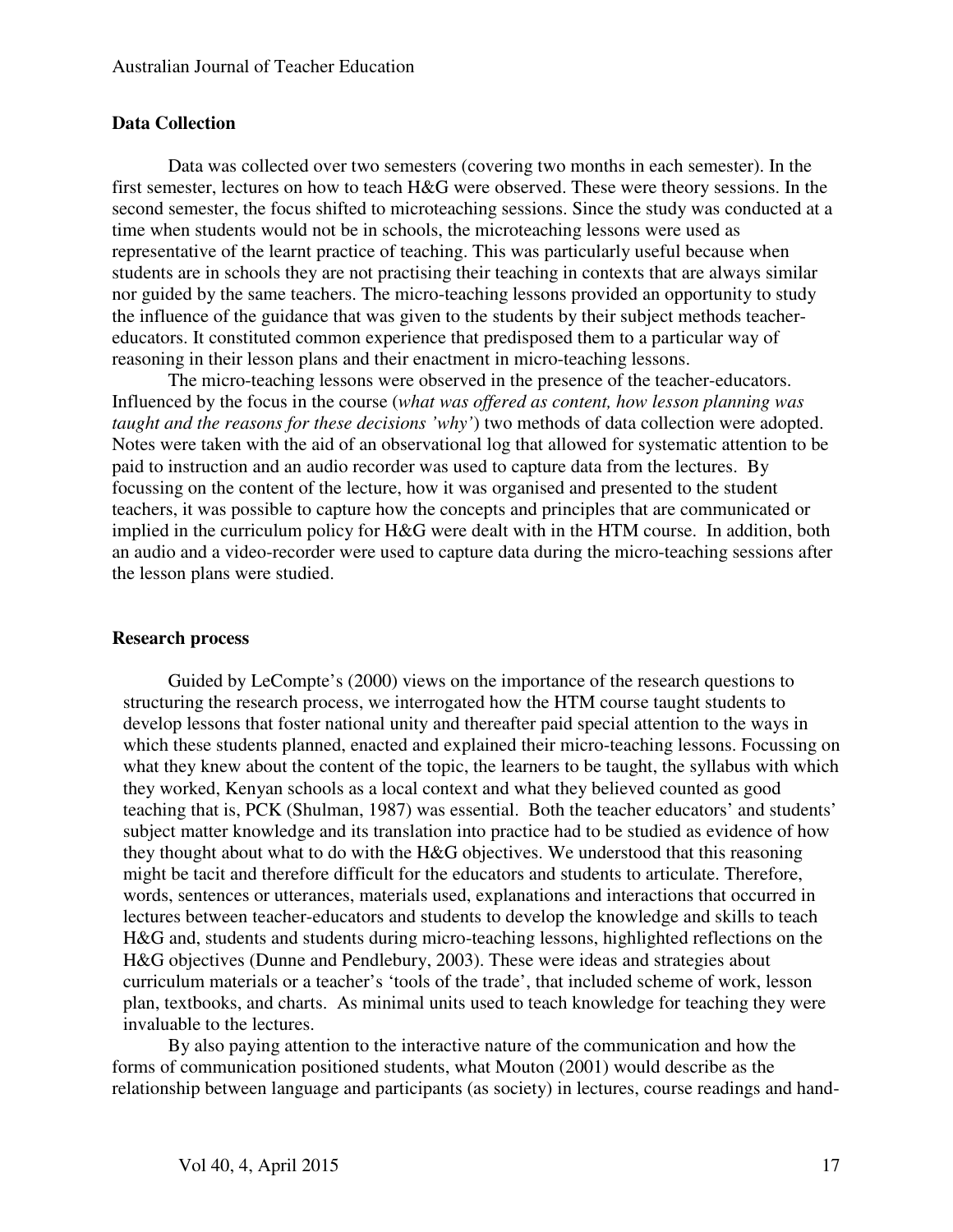out supplements used to develop teaching competences, we could focus closely on how decisions were made as a reflection of the mediation and translation of the objectives of H&G syllabus. As signals of a 'theory of content' (Deng, 2009) they conveyed the ideas and strategies that were needed to fulfil the requirements of these objectives

## **Data Management**

The concepts of normative critical thinking by Bailin (1998) and amongst others, Dunne and Pendlebury's (2003) views on the value of practical deliberation in teaching, served as important heuristics for examining the lectures. How students were taught to make rational curriculum decisions for the successful teaching of the H&G objectives, for example, translate the objective of fostering national unity in terms of historical content knowledge and teaching strategies that promoted democratic discussions when teaching such content, were given special attention. Codes were identified by systematically separating how the course dealt with segments such as topic, lesson objectives, learner activities and teacher activities and then categorising them under knowledge of content (subject matter), knowledge of curricular material, knowledge of learners, and knowledge of educational objectives. For instance, for a *scheme of work as a minimal unit of data,* the category was *knowledge of curriculum material*. This derivation was borrowed from Turner-Bisset (2001), in whose view knowledge of curriculum entails an understanding of what is possible to use in order to communicate knowledge, skills and understanding to learners. Table 1 below illustrates how this categorisation of teaching tools was done.

| Minimal Unit                         | Category                                   |
|--------------------------------------|--------------------------------------------|
| Scheme of work                       | Knowledge of curriculum material           |
| Lesson plan                          |                                            |
| Media/teaching aid                   |                                            |
|                                      |                                            |
| Syllabus: lesson topic               |                                            |
| lesson objectives                    | Knowledge of subject matter                |
| Reference (books etc)                |                                            |
| National educational<br>objectives   | Knowledge of educational<br>goals/syllabus |
| Lesson (instructional)<br>objectives |                                            |

**Table 1: Categorising the Teaching Tools Used in Lectures**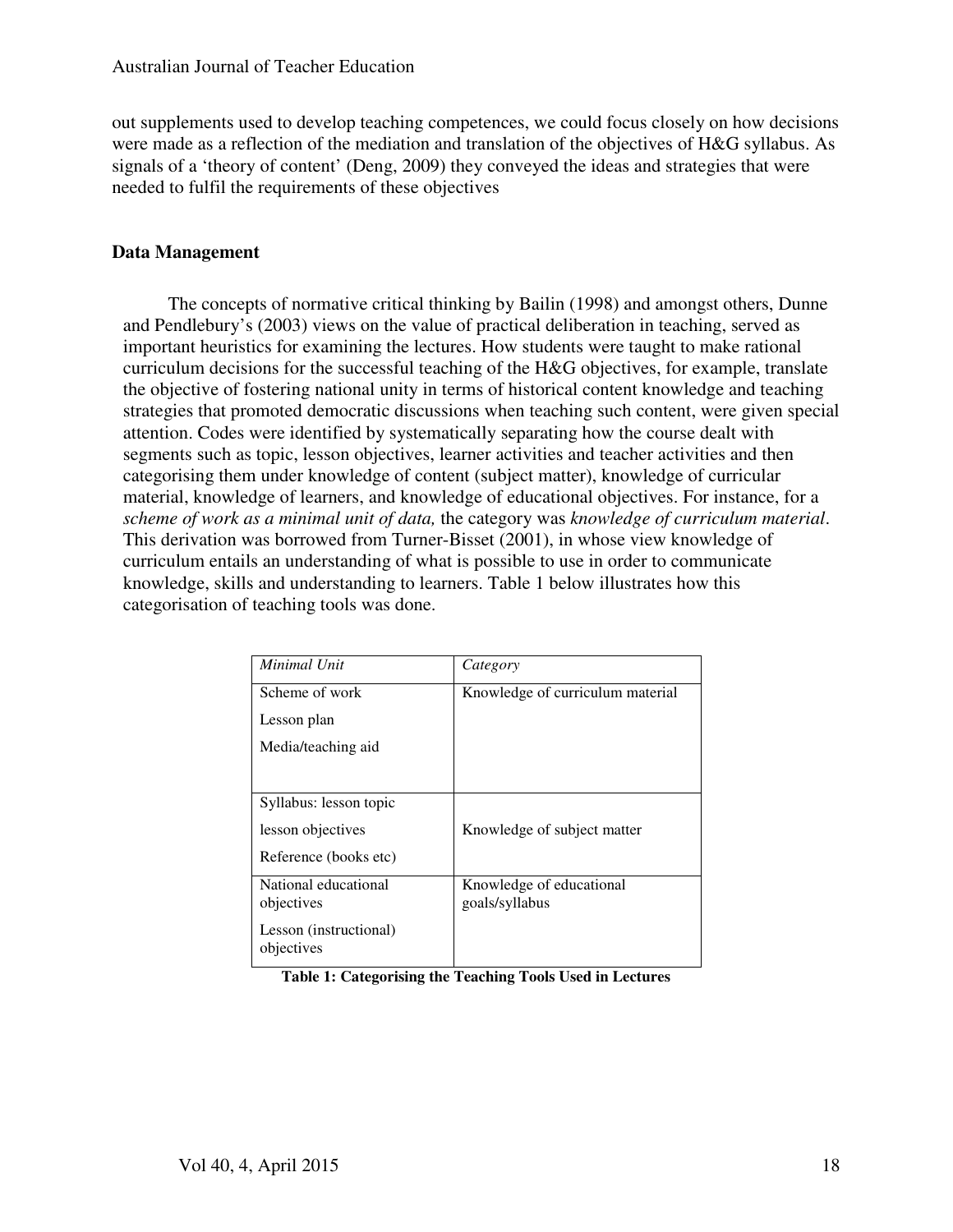In addition, teacher and learner activities were identified as minimal units of data that developed into knowledge of curriculum and knowledge of learner, respectively. Thus, teacher activities mainly involved examples of what student teachers did, such as: "…explain the reasons for..." or "...allow students to ask questions; ...ask students question; On the part of learner activities, some of the items included were as follows: '…observe the flow chart……take notes…..….participate in a discussion…".

| Minimal Unit       | Category                                       |
|--------------------|------------------------------------------------|
| Teacher activities | Knowledge of educational<br>context/curriculum |
| Learner activities | Knowledge of learner                           |

**Table 2: Categorising Teacher and Learner Activities – Data from Lectures and Microteaching Lessons** 

Likewise as shown in Table 3, to derive categories for knowledge for teaching, we would ask the question: 'how is knowledge for teaching explained by the teacher-educator? As regards data from the observed lectures and microteaching lessons, the questions were: what role was the student teacher made to play in the lecture on lesson planning? What did the role taken up by the student mean in terms of learning how to plan for and teach for H&G objectives? From these questions, it became apparent that there was a preference for knowledge for teaching that seemed to concentrate on the construction of lesson objectives and the systematic progression of lesson activities through phases that began with lesson topic, objectives, introduction, followed by lesson development and conclusion. A selection is used to illustrate below.

| Minimal Unit      | Category                       |
|-------------------|--------------------------------|
| Lesson topic      | Knowledge of subject matter    |
| Lesson objectives | Curriculum knowledge/          |
|                   | Knowledge of educational goals |

**Table 3: Categorising knowledge for teaching – Data from Interviews with teacher educators** 

Guided by Taylor (2008), themes were developed by asking 'how' in relation to the data knowledge for teaching was explained by the teacher-educator and use the answer to derive what distinguished the teacher-educator as presenter of this knowledge. As shown in Table 4 for each aspect of a lesson, reference was made to an issue in the syllabus and an explanation provided of what was essential to it in terms of experiencing the teacher educator in the lecture.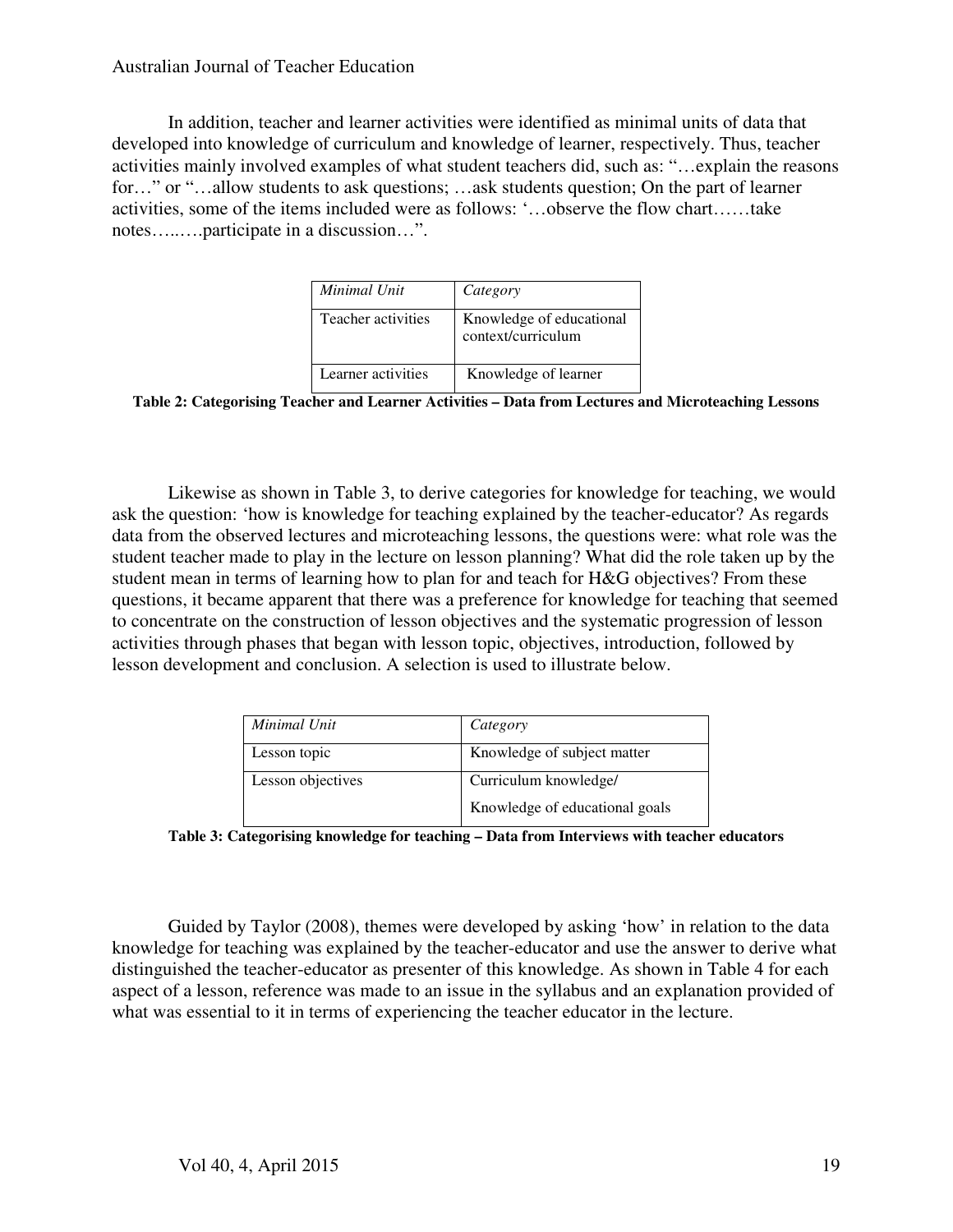| Minimal Unit              | Category                                                   | <b>Theme</b>                                                    |
|---------------------------|------------------------------------------------------------|-----------------------------------------------------------------|
|                           |                                                            |                                                                 |
| Teacher activities        | Curriculum knowledge/<br>educational context               | Knowledge of teacher as presenter                               |
| Learner activities        |                                                            |                                                                 |
|                           | knowledge of subject<br>matter/knowledge of<br>learner     | Knowledge of learner as receiver of content                     |
| Media/teaching aid        | Knowledge of curriculum<br>materials/                      | Knowledge for teaching as procedural/lesson-<br>phases oriented |
| Reference (books)<br>etc) | Knowledge of subject<br>matter/<br>Knowledge of curriculum | Knowledge of teaching as delivery of content                    |

**Table 4: Deriving themes for knowledge for teaching**

To identify the instructional knowledge that student teachers were exposed to and the instructional knowledge and skill which they demonstrated, we paid attention to their views on knowledge for teaching (the nature of the PCK, curriculum coherence and practical reasoning) they thought were taught in the HTM course. Table 5 below gives an example of one of the responses received.

| Minimal Unit                                                             | Category             | Theme: Developed from 'how                           |
|--------------------------------------------------------------------------|----------------------|------------------------------------------------------|
|                                                                          |                      | is teaching talked about?'                           |
| What matters most, to me, is<br>how you <i>deliver the content</i>       | Curriculum knowledge | Teaching as content delivery/<br>teacher as conveyor |
| In fact, for me I wish we were<br>just taught how to <i>deliver</i>      |                      |                                                      |
| <i>content</i> . That is what I think the<br>schools out there regard as |                      |                                                      |
| important [emphasis added]                                               |                      |                                                      |

**Table 5: Deriving a Theme from Interview Data with students** 

The student teachers' microteaching lessons reflected what was meant with 'how you deliver the content. Learning to teach H&G was presented by the teacher-educator as an encounter that privileged mainly familiarity or mastery of the content subject content. There was also clear preference for knowledge for teaching that prioritised the systematic progression of lesson activities through phases that began with lesson introduction, development and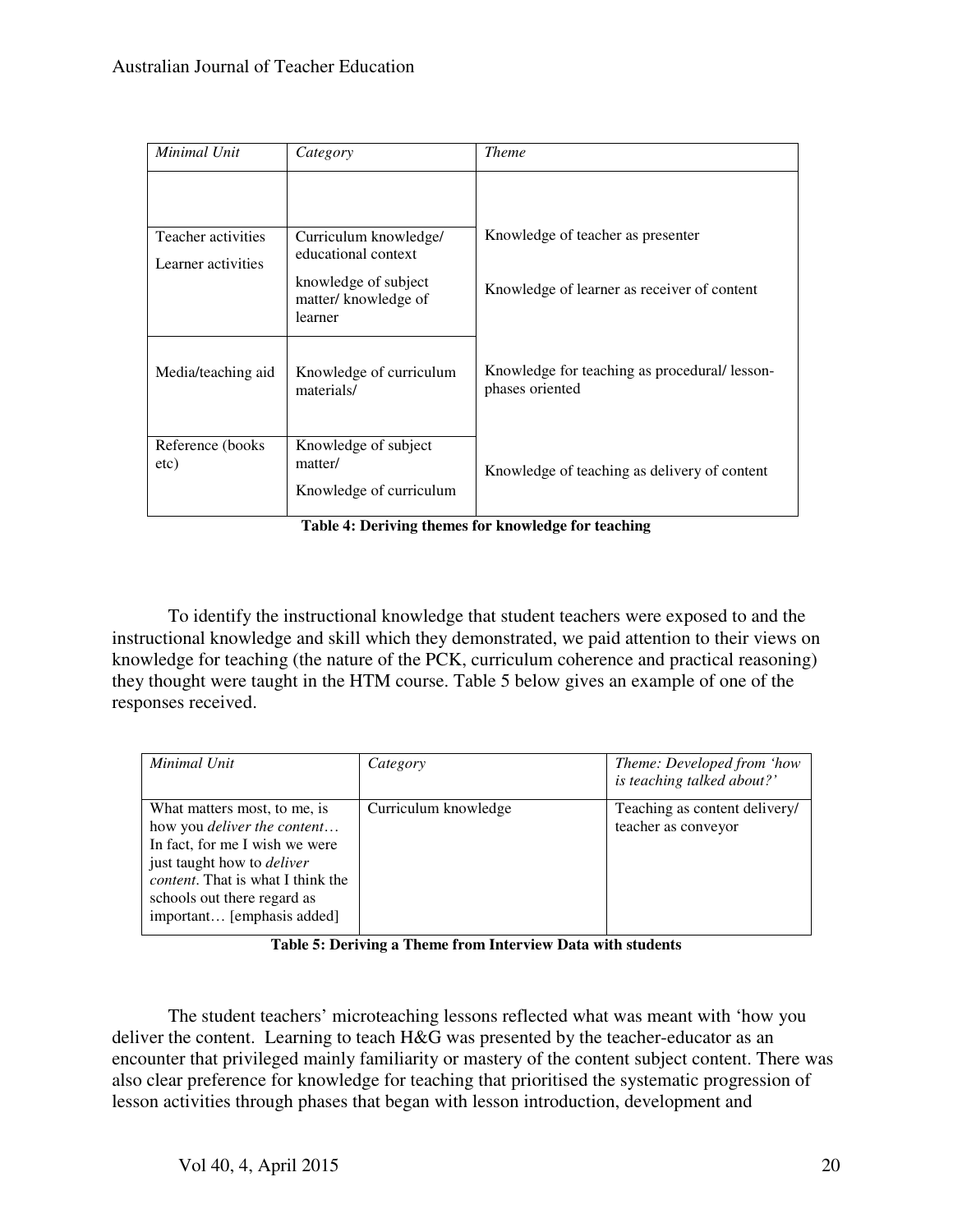conclusion. As a result, HTM course could be described as promoting a concept of teaching as 'the ability to present information to learners', that is, teaching as procedural. A more detailed discussion of the lecture is presented below.

## **Data presentation and analysis**

 The example of a transcript of a lecture on a lesson plan as a tool for curriculum translation at the school classroom level that is provided below in table 6 illustrates how the plan was presented to the students as a heuristic device for the presentation of lesson content. The lecture emphasised the components of an instructional plan; namely, the introduction, lesson development and the conclusion.

Topic: European Invasion of Africa & the Process of Colonisation.

Subtopic: The Process of Partition. Class: Form Three

Objective(s): By the end of the lesson, a learner should be able to:

(1) Describe the process of partition. (2) Explain after the scramble.

Learning Aid(s): Map.

Reference(s): Hist. & Govt. pp. 148-9 by Kivuitu, W.

Stage 1 (3 minutes) Introduction

Teacher Activity: Previewing the previous lesson; Previewing new words for terminologies; Define scramble.

Learner Activity: Taking notes; Observing; Answering questions.

Stage 2 (3 minutes) Lesson Development

Teacher Activity: To state ways through which European powers acquired colonies; The consequence of the process of partition.

Learner Activity: Writing notes; Answering questions; Taking notes.

Stage 3 (1 minute) Conclusion

Teacher Activity: Summarise the lesson and give an assignment.

Learner Activity: Asking questions; Taking down the assignment.

#### **Table 6: A Lesson Plan taught in the HTM lecture**

The lecture on this lesson plan prioritised what students needed to include. It was conducted as follows: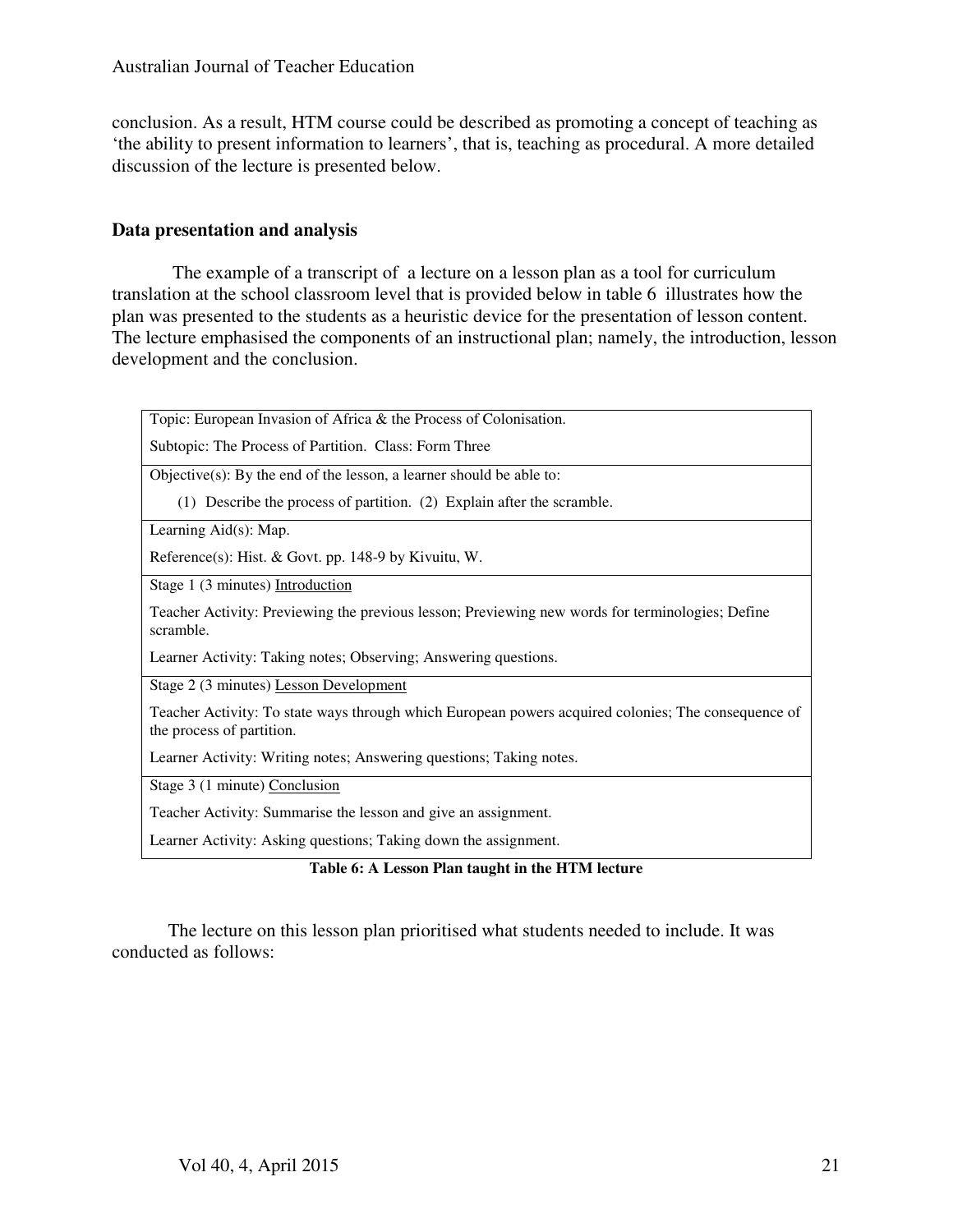## **The lecture on the lesson plan**

I focused on what would be appropriate activities to choose when teaching the topic 'Study of Man's Past; Record of Past Events' rather than teach the students how and why the suggested teacher and learner activities would ensure a curriculum design that addresses the essence of the H&G objectives through teaching the content of this topic. The teacher educator concentrated on what he called a 'road map' during the lecture. Students were guided to know that:

First, a lesson plan serves as evidence of a careful pre-instructional thinking and preparation by the teacher...

Secondly, a lesson plan enables familiarity with content. The teacher is able to visualise some of the most appropriate ways of delivering content and the sequence of its flow.

The third point to consider is that, a lesson plan helps to clarify the rationale behind covering a particular topic. Normally, this is exemplified in the specific objectives that a teacher sets for his or her lesson. Let me give an example.

...a lesson plan also serves as a guide or a roadmap for the teacher on the content and strategies to adopt when teaching... With a lesson plan, therefore, a teacher is able to avoid vagueness and irrelevancies...

The plan guides a teacher on how much time to spend on an activity in the course of the duration of a lesson... Hence, we can say, the teacher becomes very systematic in his or her conduct.

A lesson plan also serves as a memory bank for the teacher. ...

It reminds the teacher of the main ideas and facts that need to be focused on during instruction.

It is also an important guide to the teacher over the actions to take at every stage of the lesson. In this way, it helps the teacher to ensure orderliness, thoroughness and logical flow of the content in a lesson.

In addition, it helps a teacher to map out all methods and resources that he or she proposes to use in the classroom.

Last but not least, the lesson plan gives security and confidence to the teacher. As a result, it helps one to improve performance over and above being the basis for future planning of subsequent lessons. Table 7 below illustrates how the structural components that were explained.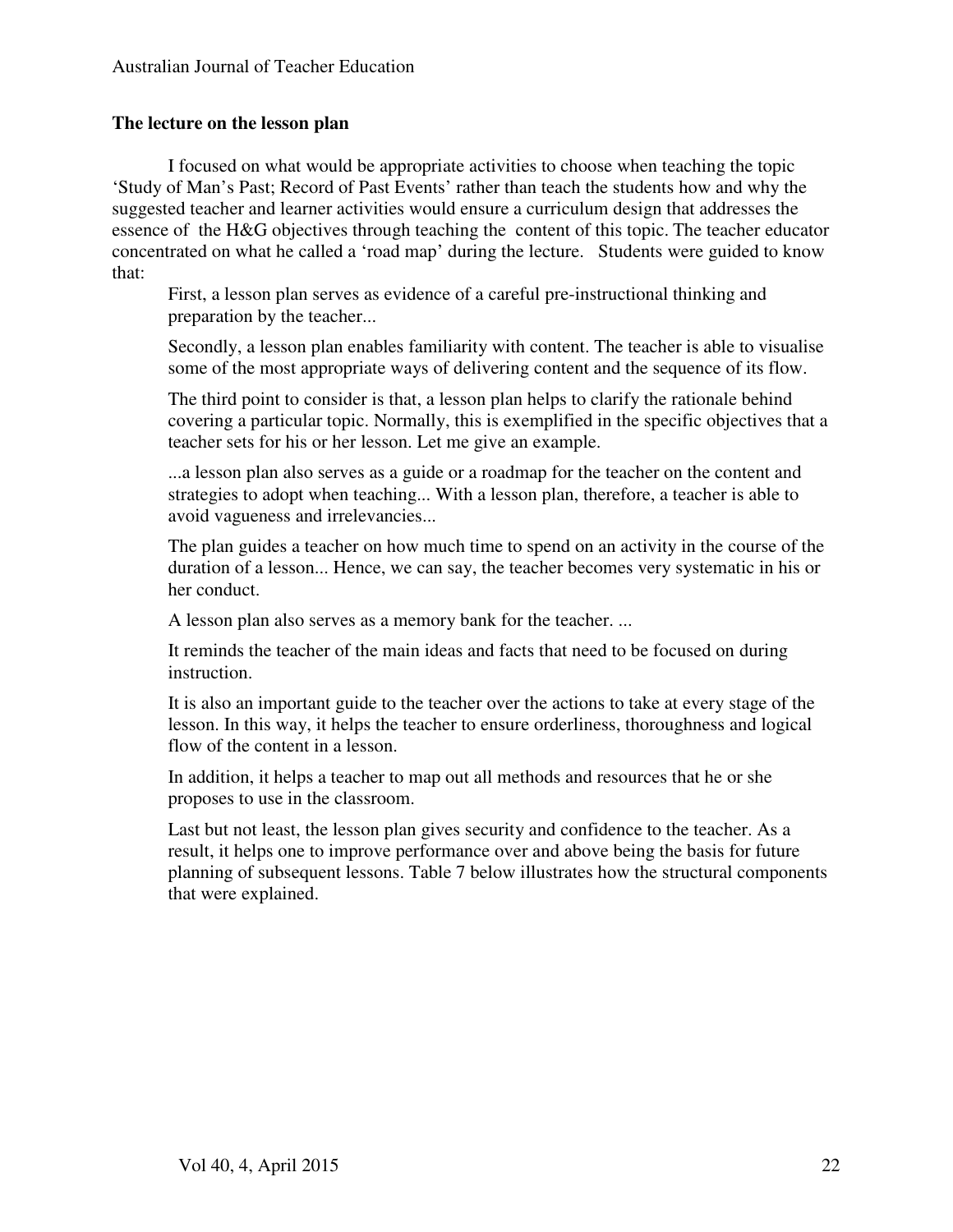|                              | Time |                                                                                                                                                                                                  |                                                                                                                                                                                                   |
|------------------------------|------|--------------------------------------------------------------------------------------------------------------------------------------------------------------------------------------------------|---------------------------------------------------------------------------------------------------------------------------------------------------------------------------------------------------|
| Stage                        |      | <b>Teacher Activity</b>                                                                                                                                                                          | Learner Activity                                                                                                                                                                                  |
| I - Introduction             | 5    | Highlight the demands and<br>expectations of the course (i.e.<br>more of like course outline).<br>Draw on learners' (student-<br>teachers) primary school<br>experiences on learning<br>History. | Learners/students' take note of<br>course requirements.<br>Generate information about<br>$\bullet$<br>History's definition and aims.<br>Linking definition and aims to<br>the meaning of History. |
| $II -$ Lesson<br>Development | 15   | Study of Man's Past; Record<br>$\bullet$<br>of past events; It's a form of<br>inquiry; It deals with the<br>relation of cause and effect                                                         | Identify different aspects of<br>meaning of History.<br>Make notes.                                                                                                                               |
|                              |      |                                                                                                                                                                                                  | List branches of History                                                                                                                                                                          |
|                              |      |                                                                                                                                                                                                  | Explain characteristics/features<br>of History, e.g. History as a<br>way of thinking; History as<br>ideas, etc.                                                                                   |
|                              |      | Ask pupils to explain<br>meaning of Government.                                                                                                                                                  | Provide answers e.g. It refers to<br>ruling, controlling.                                                                                                                                         |
| Ш                            | 15   | Guide pupils towards<br>different types of government.                                                                                                                                           | Identify different types of<br>government, e.g. democratic,<br>aristocratic, and monarchical.                                                                                                     |
| 5<br>IV-Lesson<br>Conclusion |      | Highlight main points of<br>$\bullet$<br>lesson<br>Allow pupils to ask questions                                                                                                                 | Answering teacher questions on<br>$\bullet$<br>meaning of History and<br>Government                                                                                                               |
|                              |      | Ask (teacher) questions<br>Give an assignment                                                                                                                                                    | Seek clarification on areas of<br>$\bullet$<br>the lesson that they failed to<br>understand                                                                                                       |
|                              |      | Mention the next lesson on<br>Sources of Information in<br>History                                                                                                                               | Take down assignment                                                                                                                                                                              |

**Table 7: Illustration of the Structural Components of the Lesson Plan by a Teacher Educator** 

Promoting student-teachers' learning and practice of teaching required a design that relayed clearly how the purpose of the syllabus could be met through organising and communicating subject content in a particular way. However, the lecture was largely practiceoriented and prioritised what Norsworthy (2008) describes as 'techniques of teaching'. The students' awareness of the importance of the disciplinary/curricular requirements implied in the objectives of H&G in relation to History was not raised.

In explaining the purpose of a lesson plan, students needed to be guided on ways of expressing themselves in terms of words, actions and interactions that would uncover and illuminate the implications of the H&G objectives for teaching and learning, that is, what would be involved in responding to the question 'what should I do?' (Audi, 2004) when planning a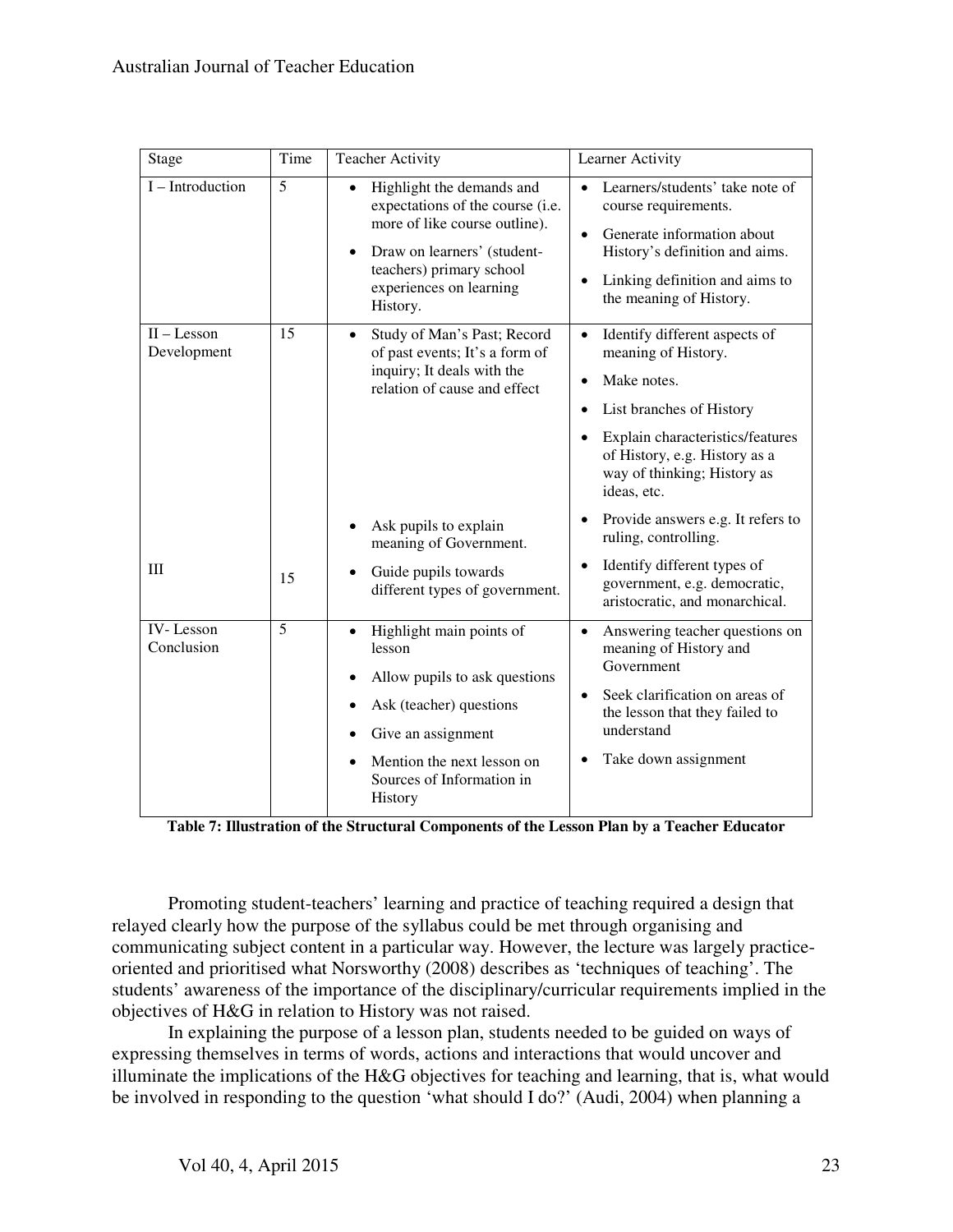lesson. It was crucial to make them aware of the importance of looking at the implications (pros and cons) of the H&G objectives as directives to a particular *course of action* (Buchmann, 1988). They needed to be appropriately resourced in terms of knowledge/theory that the constituent parts of the objectives required when planning lessons. These were heuristic device(s) by which to figure out what is the best thing to decide and do. For Dunne and Pendlebury (2003) and Waghid (2006) such 'figuring out' has to involve deliberation that focuses on subject matter, learners, educational purposes /objectives and contexts to clarify the intrinsic ends (outcomes/results) that Buchmann, (1988) has argued are the basis of reasoning about means and ends that make teaching a moral practice. However, the lecture in this HTM course as a context for learning how to' prepare to teach' appeared to concentrate primarily on what to include as stages in lesson planning and do at every stage. The importance of a discussion or deliberation that would have been useful for identifying the PCK (Shulman, 1987) that would be needed for the professional or competent practice required by the H&G objectives seemed unimportant. Directing the interactional activities with learners and amongst them during the different phases of a lesson needed PCK that would enhance the development of a consciousness that was implied in these objectives.

Focussing on structural aspects and what to do (skills) in the lecture resulted in studentteachers doing the same in their microteaching lesson plans and presentations. The preference was evident in the student-teachers' microteaching lessons. This was not surprising given that a large number of students across the globe are still left (intentionally and unintentionally) with an impression that learning to teach is about mastering classroom teacher behaviour that had been found to have an impact. This has been a common belief from the late 1960s to the early 1990s when the shortfall of microteaching pedagogy in pre-service teacher preparation was exposed and there was a shift towards a model of reflective practice in the early 1980s (see Eraut, 2000). However, the evidence in this study demonstrates how this criticism is still overlooked in the HTM course. To further exemplify the influence of the orientation in this course, we present another transcript of a micro-teaching lesson plan and presentation as evidence of planning how to teach and teaching that was offered by a student teacher. It is an example from the microteaching lessons that we observed.

## **A Micro-teaching plan and lesson as example**

## **The lesson Plan**

*Topic:* The Government of Kenya *Sub-topic:* The Process of Law Making *Class*: F 3

*Objectives:* By the end of the lesson, the learner should be able to: a) **Define the term bill**. b) State the types of bills. c) Explain the process of law making. d) Describe the six main stages of law making.

*Learning Aid:* A process chart that depicts the various stages of law making. *References:* 1). History & Government, Form Three, KLB. Pp 153-154. 2). Milestone in History & Government, F3. pp. 103-104. 3). Explore History & Government, F3. Pp. 194-195.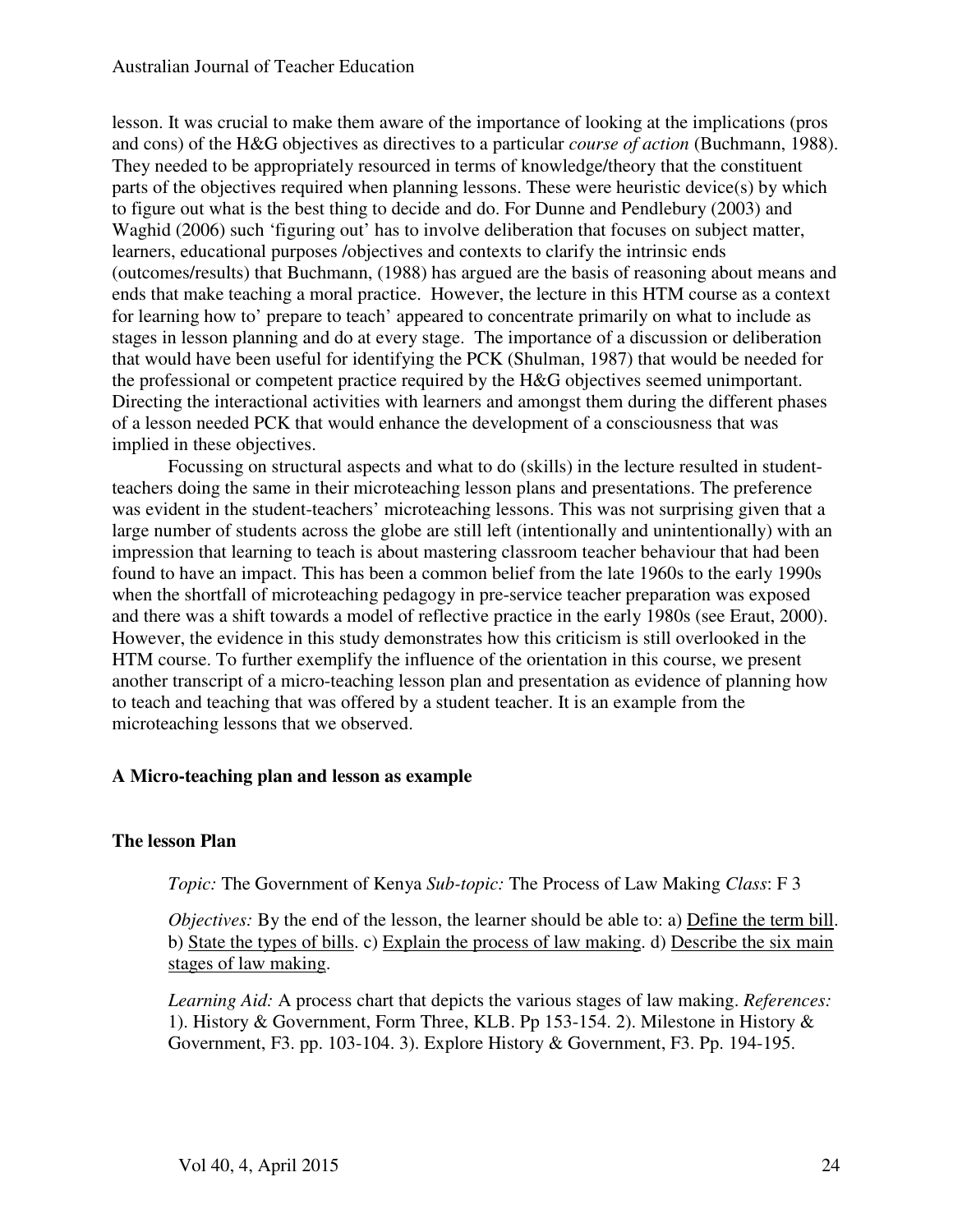Stage 1 Introduction (2 minutes) *Teacher Activity*: Preview the last lesson on legislature; Draw upon learners experience on law making process. *Learner Activity*: Generate information about what they know on the law making process.

Stage 2 Lesson Development (3 minutes) *Teacher Activity*: Link the process of law making with the last lesson, e.g. one of the functions of legislature; Guide students on process of law making. e.g. drafting of bill, first reading, second reading…; Show students a flow chart/ process chart depicting process of law making. *Learner Activity*: Seek clarifications on different functions of the legislature specifically law making likehow can ordinary citizen participate?; Make notes; Observe the flow chart; Draw/write summary of the process of law making.

Stage 3 Conclusion (2 minutes) *Teacher Activity*: Summarise main aspects of lesson; Mention next lesson on the Executive arm of Government. *Learner Activity*: Take notes (Summary); Ask relevant questions.

Video analysis revealed that when the plan was translated into practice in the development stage of the microteaching lesson (see appendix), even though the student teacher presented a lesson on a topic that required more than a simple and direct presentation of content on the process of making of laws through parliamentary procedures, the presentation of content (teacher activity, in this case) was prioritised. There was little in the way of active engagement to ensure that students understand what to do to attain objectives. Also more time (20 minutes) than what had been allocated in the plan (7 minutes, as shown in the lesson plan) was spent. The lesson did not include students' activities to promote learner participation. Instead the teacher dominated the exposition.

The lesson plan illustrates the degree to which the student had understood the prescribed objectives. As a result, its translation cannot be explained solely on the basis of how lesson planning was taught in the HTM lecture. Other inherent subjective factors could have been at play, for example, the student's understanding of the content that had to be taught, its purpose in relation to the overall aims of the H&G syllabus, type of learners, context and other factors that ought to have been considered when teaching about law making in Kenya.

## **Discussion**

Bailin's (1998) construct of normative critical thinking and Audi's (2004) view on practical deliberation provided useful guidance when interrogating the plans for the lessons that were studied on the basis of their actual representation in the micro-teaching lessons. The students' knowledge of history, learners, the H&G objectives and their translation in designing contextually and culturally relevant or responsive forms of teaching, reflected what Hsieh and Shannon (2005) view as the 'state of affairs on the ground' or Heidegger's 'being in the world'.

The orientation in the HTM course that was evident in the micro-teaching lesson as well was informed by the popularly referred to 'process – product paradigm' (Thiessen, 2000); thus the neglecting to emphasise the significance of the classroom as a context for constructing meaningful practical knowledge that was likely to optimise interaction with learners during instruction. As a task that is hinged in 'reasoned judgement' (Bailin, 1998), lesson plans and their translation into micro-teaching lessons needed to reflect an exercise that translated subject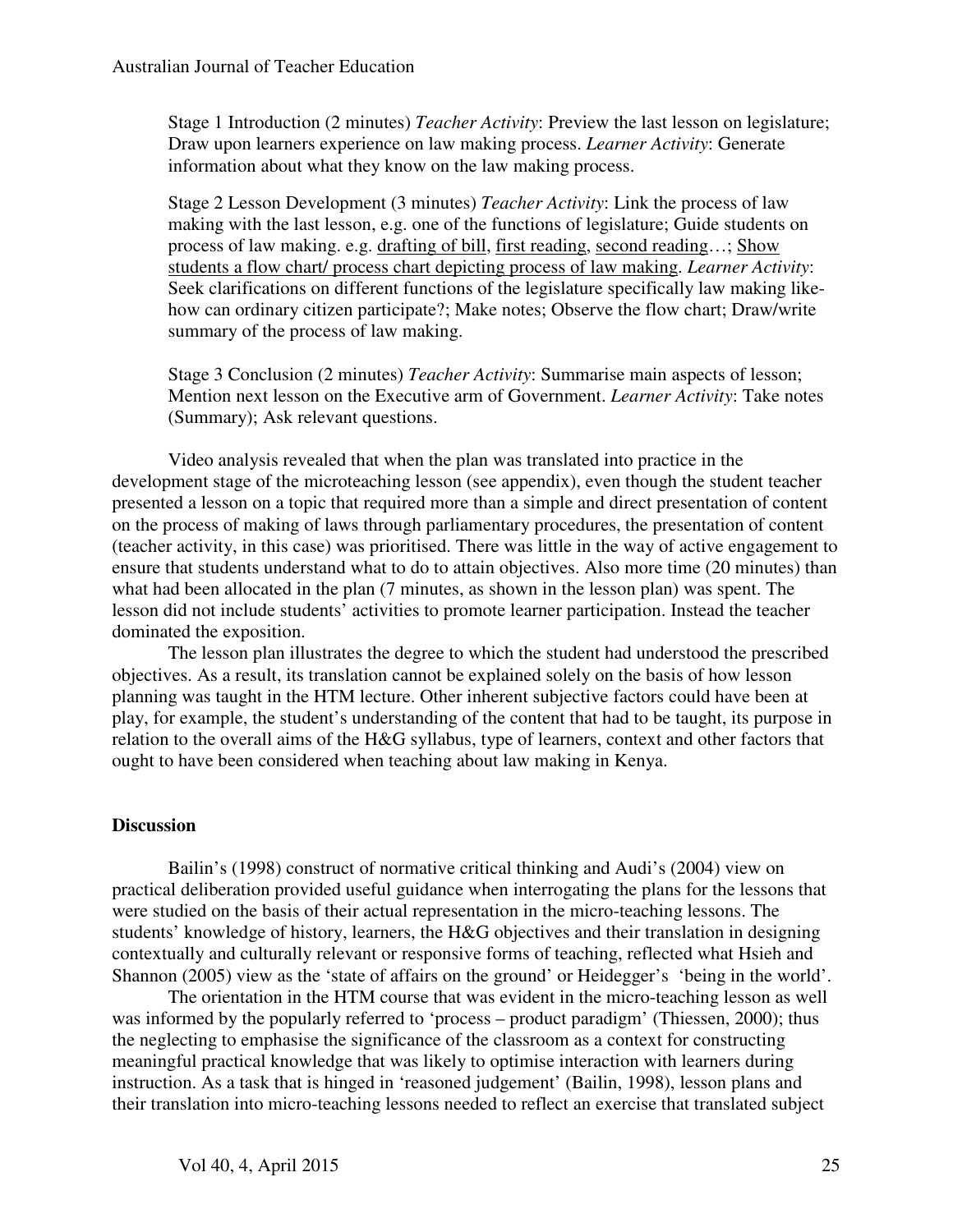matter (content) into representations/activities that would guide learners towards the attainment of the objectives of H&G. The student teachers needed deeper and more focused attention on deliberation which instantiated sensitivity to situational particularities to facilitate the fulfilment of the objectives of H&G.

Beginning from the understanding that teaching ought to be conceived as driven by the question "what should I do" (Audi, 1989), it became necessary to look at how students were taught to strive for concepts that promoted coherence between the HTM course and H&G objectives. To do so, specifically, the lecture on lesson plans had to be anchored on the essence of, perhaps, one of the H& G objectives as example. It was supposed to have provided a safe and unintimidating context or environment to demonstrate deliberate engagement with these objectives in order for the students to be aware and grasp what was involved in terms of practice in, for example, promoting "a sense of awareness and need for a functional democracy of the Kenyan people and other nations" (Kenya Institute of Education, 2006, p. 6). The objective requires the acquisition of what Little, Feng, van Tassel-Baska, Rogers and Avery (2007, p. 274) refer to as a habit of mind that enables learners to develop, amongst others, attributes and understanding of how the actions of others influence their lives and society. This was the spirit of the objective that is set by the KIE for the topic of 'law making'.

According to Bernstein's (2000 & 2004) it is within the structure (design) of a pedagogical activity that the features of educational knowledge organisation and communication can be discerned. The HTM lecture had to be guided by four interrelated rules which constitute the essential (inner) logic of any pedagogic relation; regulative rules to demarcate 'who' and 'how' the context of teaching and learning H&G had to be structured and thereby "establish the conditions for order, character, and manner" (Bernstein, 2004, p. 198). The roles played by both the teacher educators and student teachers and how they had to act were important. For example, how did the course teach a student to position her/him-self in the interaction that occurred in the lesson? What role did the student play in the events of the plan?

From the evidence, it is apparent that the lesson plan was taught as a pre-determined format for student teachers to follow during a 'journey' through a lesson/classroom's specified time. Planning for teaching was driven by the teacher-educator's metaphor of a 'road-map', which prioritised procedures of planning for teaching. This orientation overlooked the importance of integrating the substantive and procedural knowledge components of H&G to highlight the implications the prescribed objectives to teaching.

Furthermore, microteaching as modelling of classroom practice was a significant context for demonstrating the nature of the novice teachers' pre-teaching PCK. Therefore, even though the episodic (brief/short) teaching of a lesson cannot be used to ascertain conclusively the nature of the knowledge and skills that the student was demonstrating, it is useful to indicate the direction that such teaching point towards. It is evident that, more than anything else, it prioritised familiarity with content. The lesson plan and its presentation thus reflected how critical reflection was neglected in the HTM lecture. Relaying how congruence between what students had to learn, that is, the theories and activities for learning the practice of teaching (Roberts, 1998) required logical consistency between the implications of H&G objectives and the content, strategies and activities that were used in lecture. With this in place, the teacher educator would have clarified how coherence could be promoted conceptually and structurally with the topic he used to teach a lesson plan. In this way the HTM course would have provided an important conceptual starting point for efforts aimed at understanding how the H&G objectives could be addressed. Such a focus on the objectives would, in turn, have had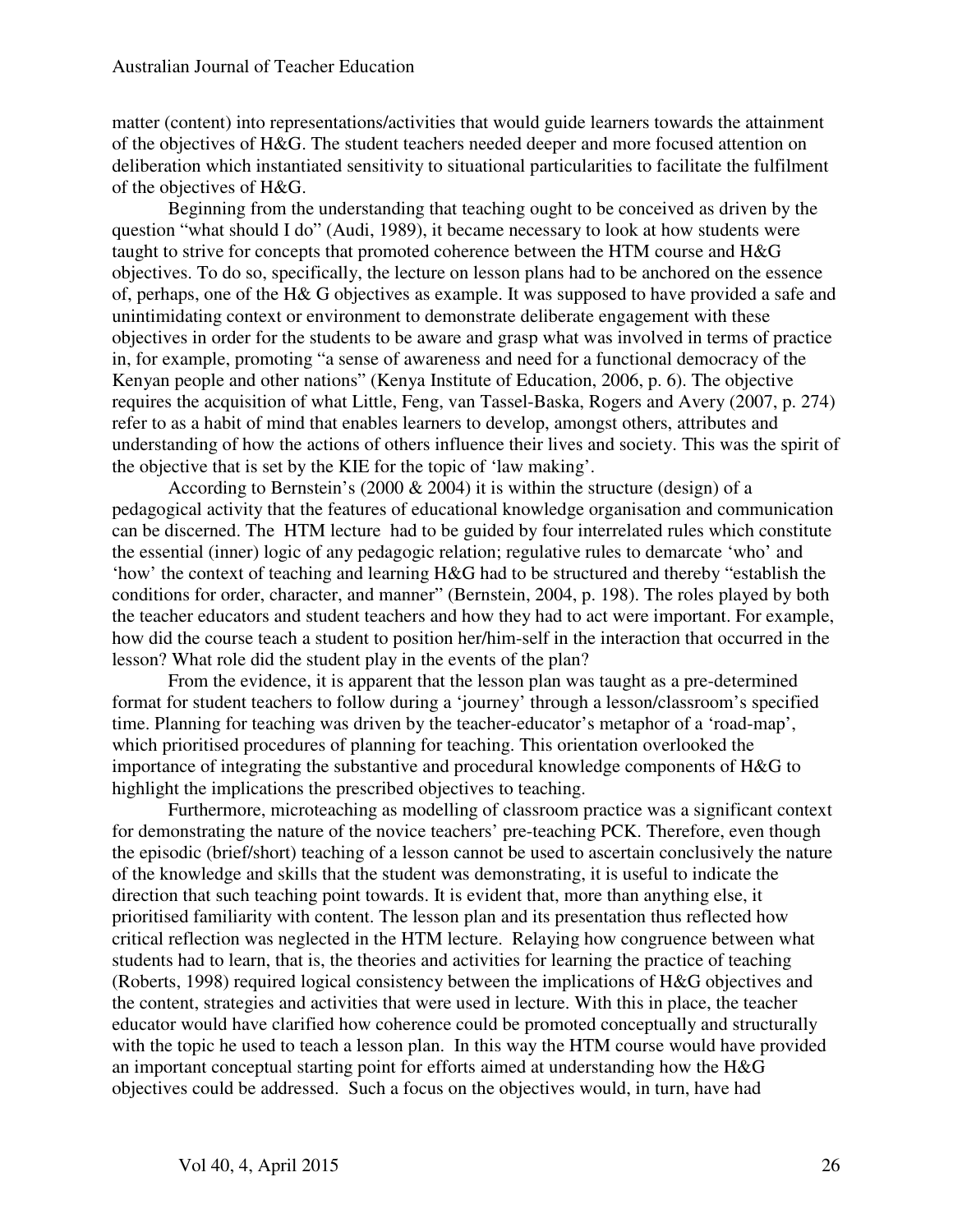implications for how the knowledge for teaching this school subject and its enactment could be conceptualised. In Shulman's (1987) view, this knowledge is unique to teaching as it is an amalgam of, *inter alia*, content, curriculum, educational objectives, learners, context, and self. It is not theoretical (conceptual) but rather practical in orientation. It is knowledge that is constitutive of action. In Cochran and Lytle's (1993) view, it reflects pedagogical content *knowing* (instead of knowledge). The 'knowing' aspect in it emphasises orientation to practice and is unique and specific to its context. Therefore, for the HTM course to help student teachers develop this type of knowledge, it was important that the purpose of the school subject knowledge be examined. Instead, the evidence demonstrates that students were not aware that what had to be taught required adaptation dependent on the essentials of History and variables encountered in the context of teaching. The complex nature of this context was crucial to acknowledge.

Drawing on Shulman's (1987) concept of PCK, it is thus reasonable to argue that the HTM lecture ought to have served as an important context for raising prospective teachers' sensitivity to the context-bound nature of pedagogical content knowledge. The reasons for the procedures of how to plan and teach lessons ought to have been clarified on the basis of History, the H&G objectives and context and all other relevant factors. This is the essence of Shulman's (1987) construct of pedagogical content knowledge as an amalgam of subject content and other factors. However, from the topics taught it was not possible to discern the *raison d'être* of the methods course.

In general, it is evident that student teachers were expected to learn how to teach through a direct (simple) 'tapping' into 'a bag of tricks' for teaching (Doyle, 1983; Thornton, 2001), even when they were not openly shown this 'bag of tricks'. While the importance of structural features of a lesson, such as lesson introduction, development and conclusion, should not be underplayed, it is still reasonable to argue that the lecture studied ought to have attended deliberately to the reasons for teaching History and H&G. Leinhardt's (1994) orientation to teaching that emphasises that the subject begins with interrogating what constitutes explanation in History, such as an event, an institution, a system and an idea, is invaluable in this regard for the explanatory pathways that may be generated to enhance effective teaching. It requires the teacher to segment instructional tasks in progressive forms as necessitated by the content's inherent logic. This orientation to teaching history is also underscored in a number of studies (Barton & Levstik, 1997 - 'doing history'; Lee, 2005 – multiple perspectives as basis of understanding; Seixas, 2006 – benchmarks for historical understanding; and, van Boxtel & van Driel, 2008 – historical reasoning).

## **Conclusion**

Although the lesson plan is important to proffer student teachers threshold PCK, the evidence in the study presented here shows a worrying orientation. Instead of affording student teachers an alternative orientation that highlighted the significance of practical deliberation as integral to lesson planning, a traditional orientation that is often criticised for being simplistic and of little relevance to actual classroom practice was reinforced. Thus, if a change should be realised in curriculum practices of graduates specializing in History- H&G in this case - of the university in which this study was conducted, there is need for a re-orientation of how student teachers are guided to develop worthwhile knowledge for teaching. Otherwise criticism by the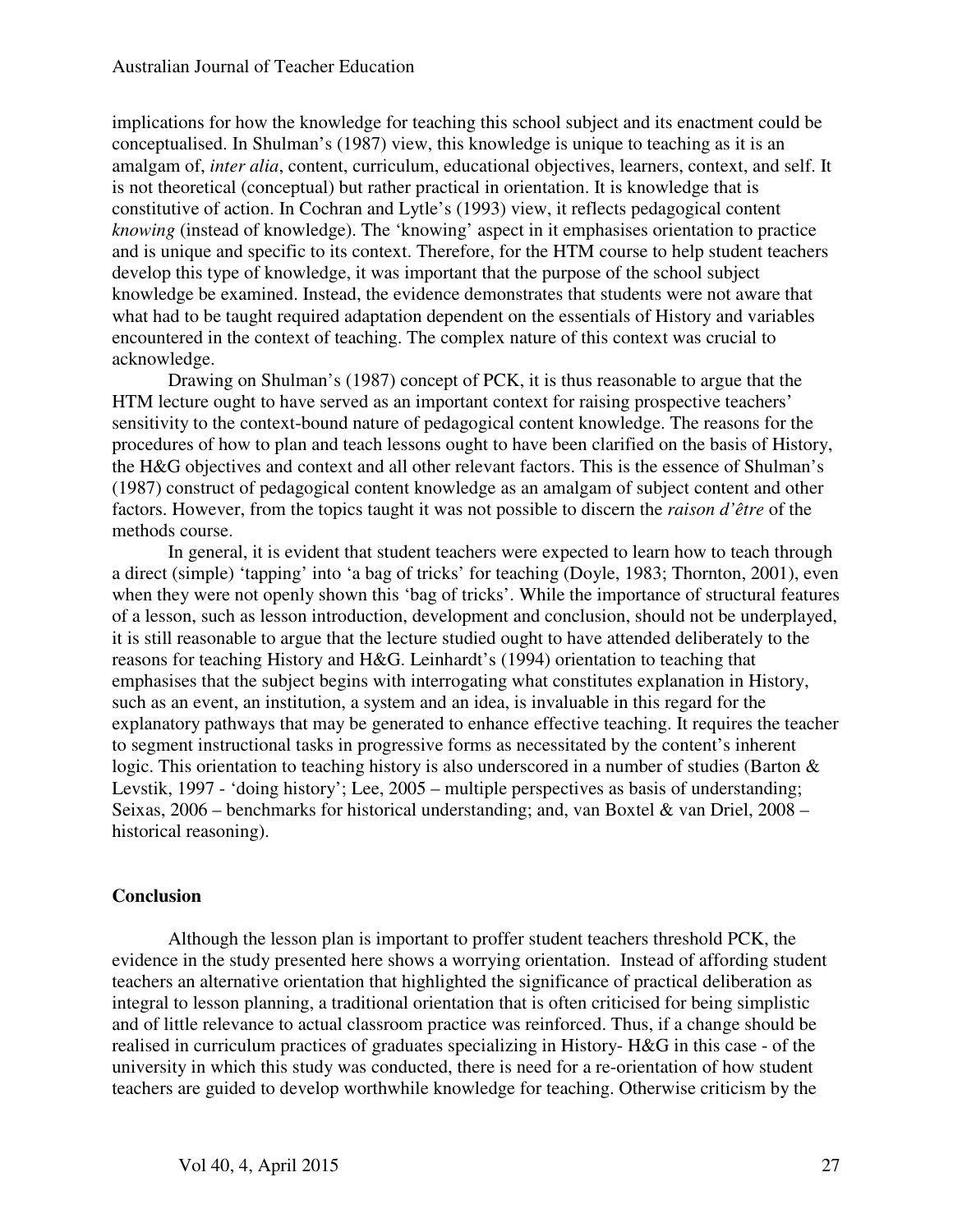deans committee will continue and students will graduate unequipped to meet the requirements of policy.

## **References**

- Audi, R. (1989). *Practical Reasoning*. London and New York: Routledge.
- Audi, R. (2004). *The Good in the Right: A Theory of Intuition and Intrinsic Value*. Princeton, NJ: Princeton University Press.
- Bailin, S. (1998). Education, knowledge and critical thinking. In: D. Carr (Ed.) *Education, knowledge and truth*, (pp. 204-220). London: Routledge.
- Bernstein, B. (2000). *Pedagogy, Symbolic Control and Identity: Theory, Research and Critique.*  Lanham: Rowman & Littlefield.
- Bernstein, B. (2004). Social Class and Pedagogic Practice. In: S. J. Ball. *The Routledge-Falmer Reader in Sociology of Education* (pp. 197-217). London: Routledge-Falmer.
- Buchmann, M. (1988). Argument and Contemplation in Teaching. *Oxford Review of Education*, *14*(2), 201-214.
- Choy, D., Wong, A. F., Lim, K. M., & Chong, S. (2013). Beginning Teachers' Perceptions of Their Pedagogical Knowledge and Skills in Teaching: A Three Year Study. *Australian Journal of Teacher Education*, *38*(5), 68-79.
- Cochran-Smith, M., & Lytle, S. (1993). *Inside outside: Teacher research and knowledge*. New York: Teachers College Press.
- Corcoran, T. B., (2007). Teaching Matters: How State and Local Policymakers can improve the quality of teachers and teaching. *CPRE Policy Briefs, Graduate School of Education*, University of Pennyslvania: Philadelphia. Accessed on: 22/02/2008. [http\\:www.edu/cpre/]
- Deng, Z. (2009). The formation of school subject and the nature of curriculum content: an analysis of liberal studies in Hong Kong. *Journal of Curriculum Studies*, 41, (5) 585–604.
- Doyle, W. (1983). Academic Work. *Review of Educational Research*, *53*(2), 159-199. http://dx.doi.org/10.3102/00346543053002159
- Dunne, J. & Pendlebury, S. (2003). Practical Reason. In N. Blake, P. Smeyers, R. Smith, & P. Standish (Eds.) *The Blackwell Guide to the Philosophy of Education*. Oxford (UK): Blackwell. http://dx.doi.org/10.1002/9780470996294.ch12
- Ensor, P. (1999). A study of the recontextualising of pedagogic practices from a South African university preservice mathematics teacher education course by seven beginning secondary mathematics teachers. Ph. D thesis submitted to University of London.
- Eraut, M. (2000). Teacher Education designed or Framed. *International Journal of educational research,33*(5), 557-574.
- Fairclough, N. (2003). *Critical Discourse Analysis: The critical study of language*. Edinburgh Gate: Longman.
- Fairclough, N. and Wodak, R. (1997) Critical discourse analysis. In T. A. van Dijk (ed.) *Introduction to Discourse Analysis*. Newbury Park: Sage.
- Feiman-Nemser, S. (2001). From preparation to practice: Designing a continuum to strengthen and sustain teaching. *Teachers College Record*, *103*(6), 1013-1055.
- Grossman, P., & Thompson, C. (2004). District policy and beginning teachers: A lens on teacher learning. *Educational Evaluation and Policy Analysis*, *26*(4), 281-301.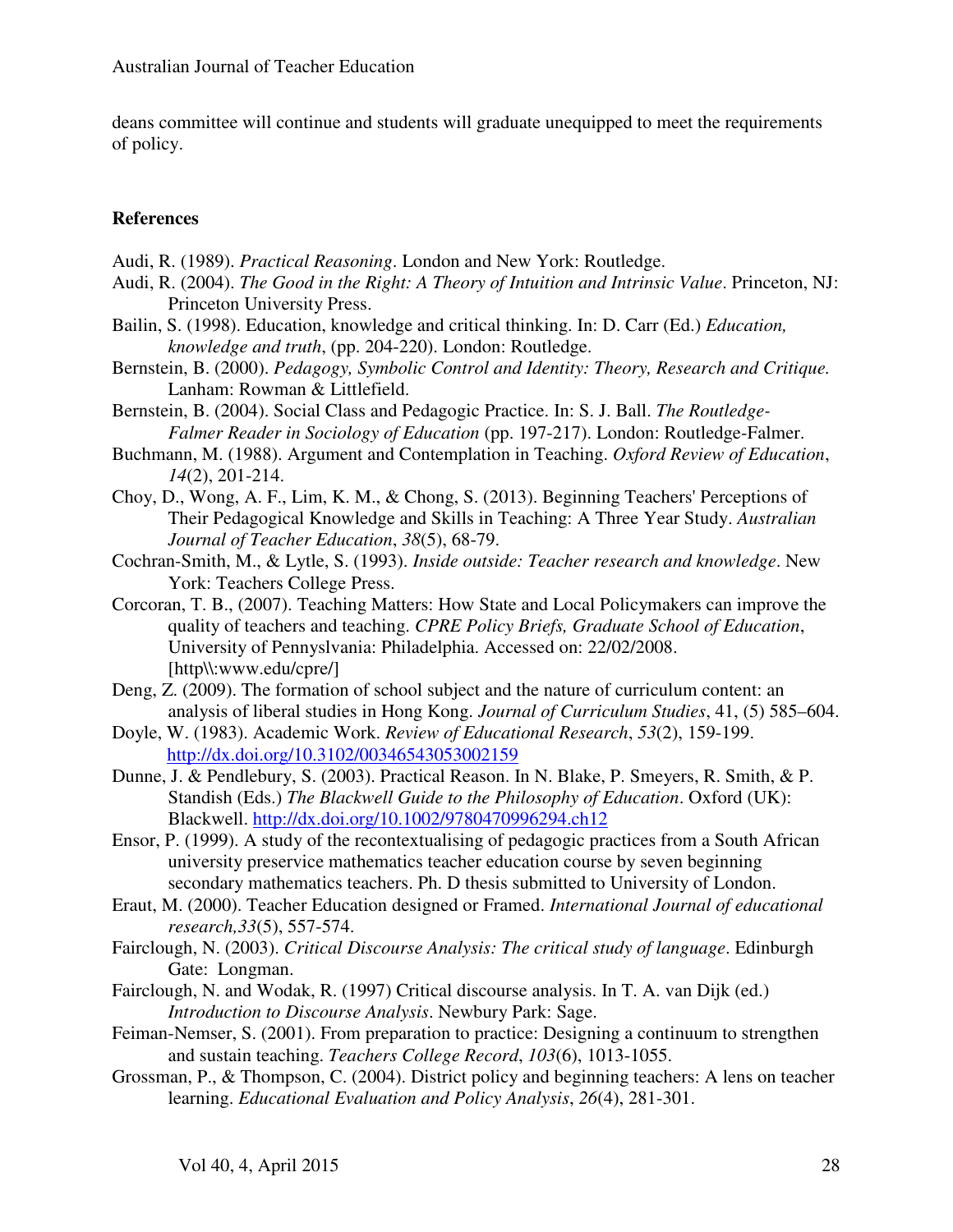- Heidegger, M. trans. Hofstadter, A. (1988). "The Thesis of Modern Ontology: The Basic Ways of Being are the Being of Nature (res extensa) and the being of mind (res cogitans)". *The basic problems of phenomenology,* Bloomington & Indianapolis: Indiana University Press.
- Hsieh, H.-F., & Shannon, S. E. (2005). Three approaches to qualitative content analysis. *Qualitative Health Research, 15*(9), 1277-1288.
- Johnson, D. K., & Ratcliff, J. L. (2004). Creating coherence: The unfinished agenda. *New directions for higher education*, 125, 85-95.
- Karugu, A. M., (2005). "Challenges of Graduate Teacher Education in the Twenty First Century". Paper presented at Moi University's First Annual Conference, 14th-16th February, Sirikwa Hotel - Eldoret, Kenya.
- Kenya Institute of Education. (2006). *Secondary Education Syllabus, Vol. 3*. Nairobi: Author.
- Klein, H. K., & Myers, M. D. (1999). A set of principles for conducting and evaluating interpretive field studies in information systems. *MIS quarterly*, 67-93.
- LeCompte, M. D. (2000). Analyzing Qualitative Data. *Theory into Practice*, 3*9*(3), 146-154. http://dx.doi.org/10.1207/s15430421tip3903\_5
- Lee, P. J. (2005). Putting Principles into Practice: Understanding History. In M.S. Donovan & J.D. Bransford (Eds.) *How students learn: History in the classroom* (pp. 31-77). Washington DC: The National Academies Press.
- Leinhardt, G. (1994). History: A time to be mindful. In G. Leinhardt, I. L. Beck, & C. Stainton (Eds.), *Teaching and learning in history* (pp. 209–255). Hillsdale, NJ: Lawrence Erlbaum.
- Levstik, L., & Barton, K. (1997). *Doing history: Investigating with children in elementary and middle schools*. Mahweh, NJ: Lawrence Erlbaum Associates.
- Lincoln, Y and Guba, E. (1999). Establishing trustworthiness. In Brymann, A. and Burgess R.G. (Eds), *Qualitative research* Vol. III. London: SAGE
- Little, C. A., Feng, A. X., VanTassel-Baska, J., Rogers, K. B., & Avery, L. D. (2007). A study of curriculum effectiveness in social studies. *Gifted Child Quarterly*, *51*(3), 272-284.
- Lutta-Mukhebi, M. C. E. (1982). Discrepancies between expressed needs and the competencies received in Teacher Education Programs for Bachelor of Education English Teachers in Kenya. D. Ed Thesis submitted to State University of New York at Albany.
- Merriam, S. (2002). *Qualitative research in practice: examples for discussion and analysis*. San Franscisco, CA: Jossey-Bass.
- McMillan, J. H. & Schumacher, S. (2006). *Research in Education: Evidence-Based Inquiry*. Boston: Pearson – Allyn & Bacon.
- Ministry of Education & Human Resource Development & UNICEF **(**1994) *Comprehensive Education Sector Analysis Report of 1994*. Nairobi: Author.
- Morrow, R. & Torres, C. (2000). The State, Globalization, and Educational Policy. In: N. Burbules & C. Torres (Eds.) *Globalization and Education: Critical Perspectives*, (pp. 52- 59) New York: Routledge.
- Mouton, J. (2001). *How to succeed in your Masters and Doctoral studies: a South African guide and resource book*. Pretoria: Van Schaik.
- Mueni, K. N. (1999). A critical study of methods and materials used to teach History and Government in secondary schools in Kenya. Ph. D thesis submitted to Kenyatta University.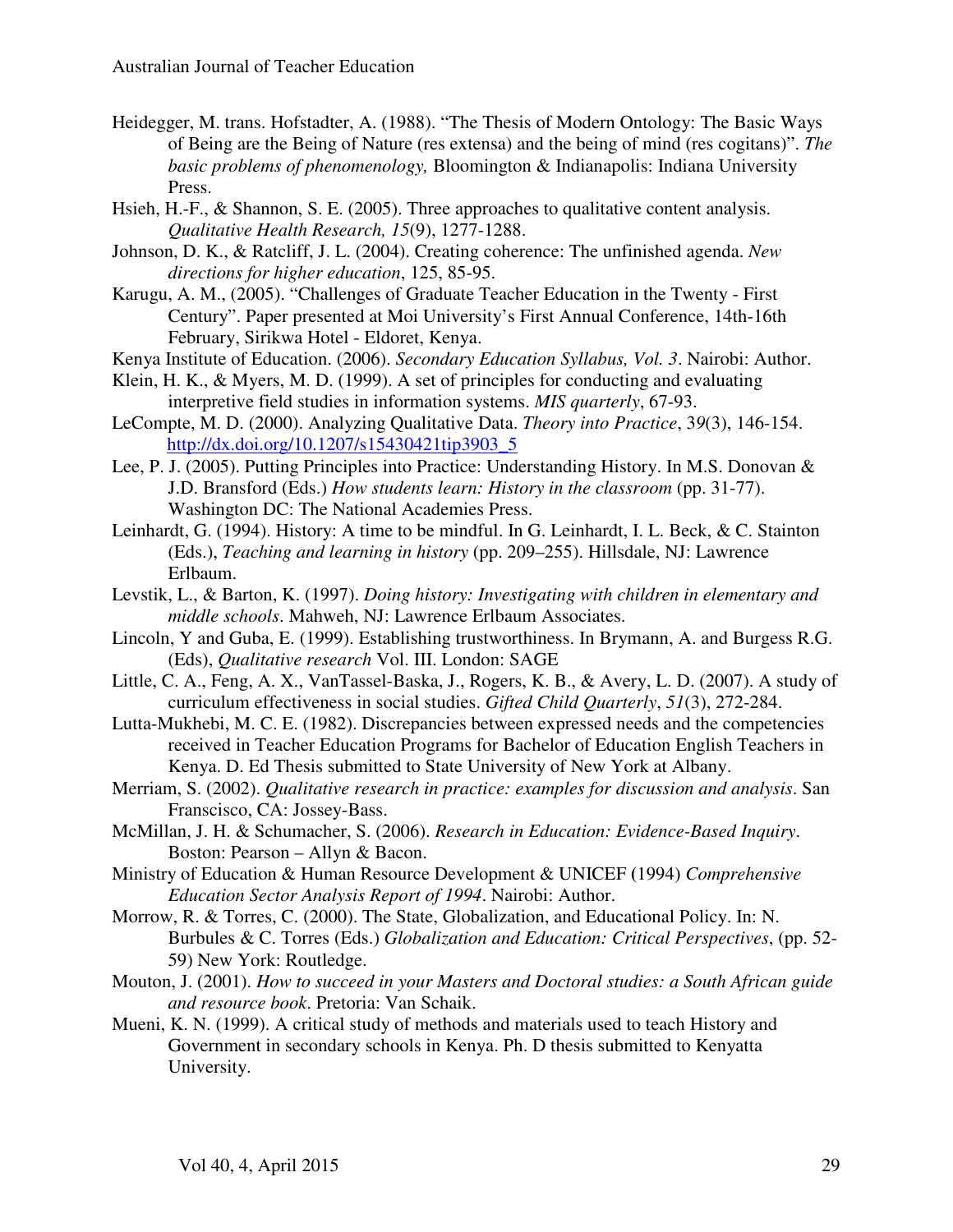- Newmann, F. M., Smith, B., Allensworth, E. & Bryk, A. S. (2001). Instructional program coherence: what it is and why it should guide school improvement policy. *Educational Evaluation and Policy Analysis, 23*(4)*, 297–321.*
- Nieuwenhuis, F. J. (2010). Social Justice in education revisited. Paper presented at the Oerebro-Unisa Conference, Pretoria, University of South Africa, 1-3 February.
- Nilsson, P. (2008) Teaching for Understanding: The complex nature of pedagogical content knowledge in pre-service education, *International Journal of Science Education*, *30*(10),1281 - 1299.
- Norsworthy, B. E. (2008). Being and Becoming Reflexive in Teacher Education. Ph. D Thesis submitted to the University of Waikato, New Zealand.
- Odeo, I.I. (2003). Oral Questioning in the Pedagogy of Kiswahili Grammar: A Study of Teacher Practices in Selected Secondary Schools of Bungoma District, Kenya. Ph. D Thesis submitted to Moi University, Eldoret-Kenya.
- Orton, R. E. (1997). Toward an Aristotelian model of teacher reasoning, *Journal of Curriculum Studies, 29*(5), 569-583.
- Osoro, E. N. (2006). Attitudes of Students Toward Studying History and Government in Some Selected Secondary Schools in Mosocho Division, Kisii Central District, Kenya. M. A Thesis submitted to Kenyatta University.
- Patton, M. Q. (2002). *Qualitative Evaluation and Research Methods*. Thousand Oaks: Sage.
- Republic of Kenya (ROK), (1998). *Master Plan on Education and Training, 1997-2010*. Nairobi: Jomo Kenyatta Foundation.
- Republic of Kenya (ROK), (2005). *Kenya Education Sector Support Programme*. Nairobi: Jomo Kenyatta Foundation.
- Roberts, J. (1998). *Language Teacher Education.* London: Arnold.
- Santagata, R., Zannoni, C., & Stigler, J. W. (2007). The role of lesson analysis in pre-service teacher education: an empirical investigation of teacher learning from a virtual videobased field experience. *Journal of Mathematics Teacher Education*, *10*,123–140
- Schimdt, W. H., Wang, C.H. & McKnight, C. C. (2005). Curriculum Coherence: an examination of US mathematics and science content standards from an international perspective. *Journal of Curriculum Studies, 37*(5)*,* 525 – 559*.*
- Seixas, P. (2006). *Benchmarks of Historical Thinking: A Framework for Assessment in Canada.*  Centre for the study of Historical Consciousness, University of British Columbia, Canada.
- Shanguya, M. N. (1995). Factors relevant to Teacher Training Improvement: A Case study of Instructional Technology in the Curriculum of the Teacher Education Programme at Kenyatta University. D. Ed thesis submitted to University of Toronto.
- Shulman, L. S. (1987). Knowledge and teaching: Foundations of the new reform. *Harvard Educational Review, 57*(1), 1-22.
- Shulman, L. S. (2004). The wisdom of practice: Essays on teaching, learning, and learning to teach. San Francisco: Jossey-Bass.
- Sitima, T.M. (1995: 109-115). "Maintenance of Standards in Teacher Education". In Ministry of Education, *Report of the Proceedings of the Third Teacher Education Conference.*  Nairobi: Jomo Kenyatta Foundation.
- Taylor, A. (2008). Developing understanding about learning to teach in a university school teachers' perspectives compared, *Mentoring & Tutoring*, *7*(2), 131–143.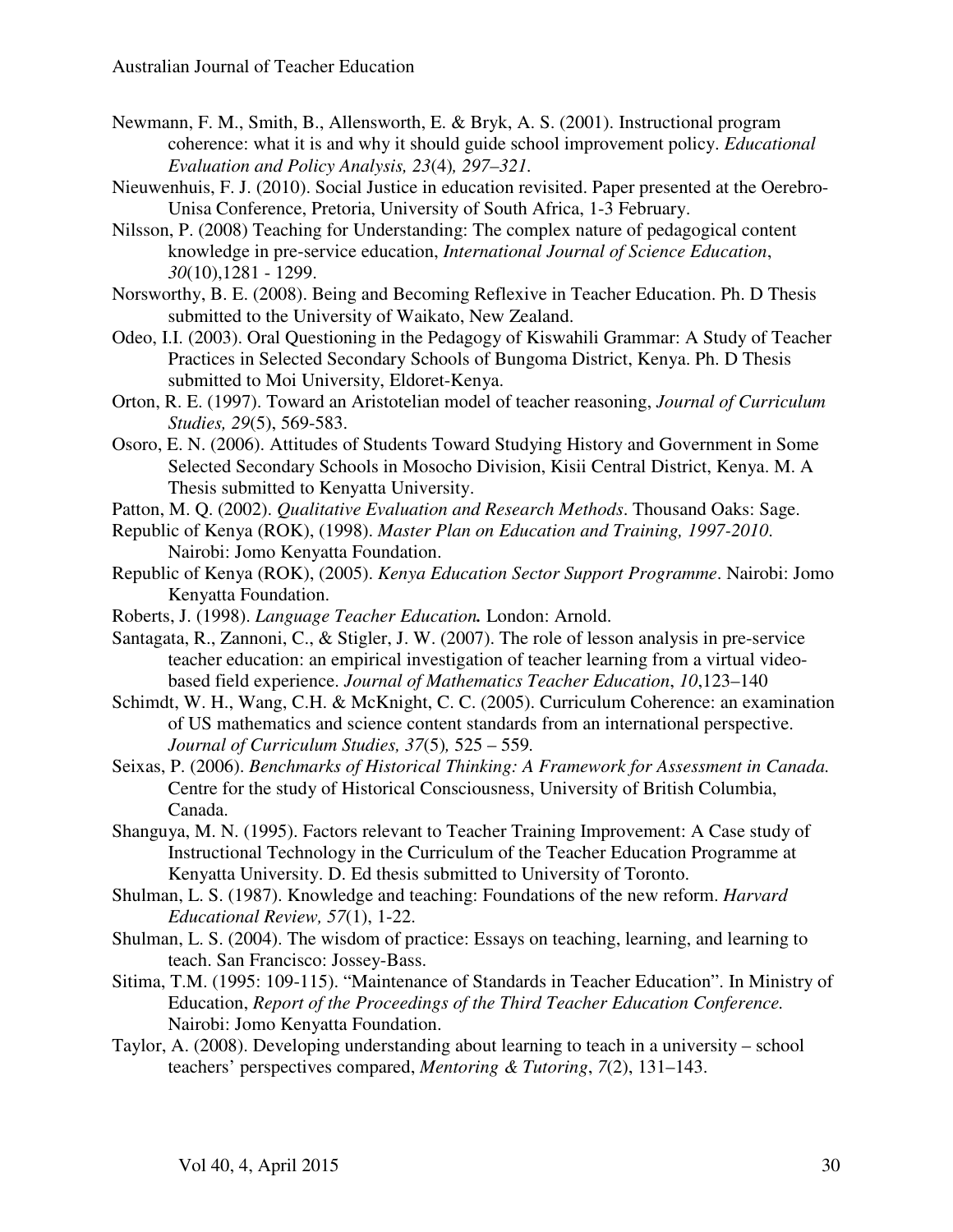- Thiessen, D. (2000). A Skillful start to a teaching career: a matter of developing impactful behaviors, reflective practices, or professional knowledge? *International Journal of Educational Research*, 33, 515-537.
- Thornton, S. J. (2001). Educating the Educators: Rethinking Subject Matter and Methods. *Theory into Practice*, *40*(1), 72-78. http://dx.doi.org/10.1207/s15430421tip4001\_11
- Too, J.K. (2004). Towards Effective Mathematics Instruction: A Classroom Study of Questioning, Task Supervision and Learning Activity in Secondary Schools in North Rift Valley Province, Kenya. Unpublished Ph.D Thesis submitted to Moi University, Eldoret-Kenya.
- Turner Bisset, R. (1999). The Knowledge Bases of the Expert Teacher. *British Educational Research Journal*. *25*(1), 39 - 55. http://dx.doi.org/10.1080/0141192990250104
- Turner Bisset, R. (2001). *Expert Teaching: Knowledge & Pedagogy to Lead the Profession*. London: David Fulton.
- University of Nairobi (1979). A Review of Graduate Teacher Education in Kenya: Report of Bachelor of Education Review Committee by the Deans, University of Nairobi.
- Waghid, Y. (2006). University education and deliberation: In defence of practical reasoning. *Higher Education* 51, 315–328. http://dx.doi.org/10.1007/s10734-004-6388-3
- Van Boxtel, J. & van Drie, C (2008). Historical Reasoning: Towards a framework for analyzing students' reasoning about the past. *Educational Psychology Review*, 20, 87-110. http://dx.doi.org/10.1007/s10648-007-9056-1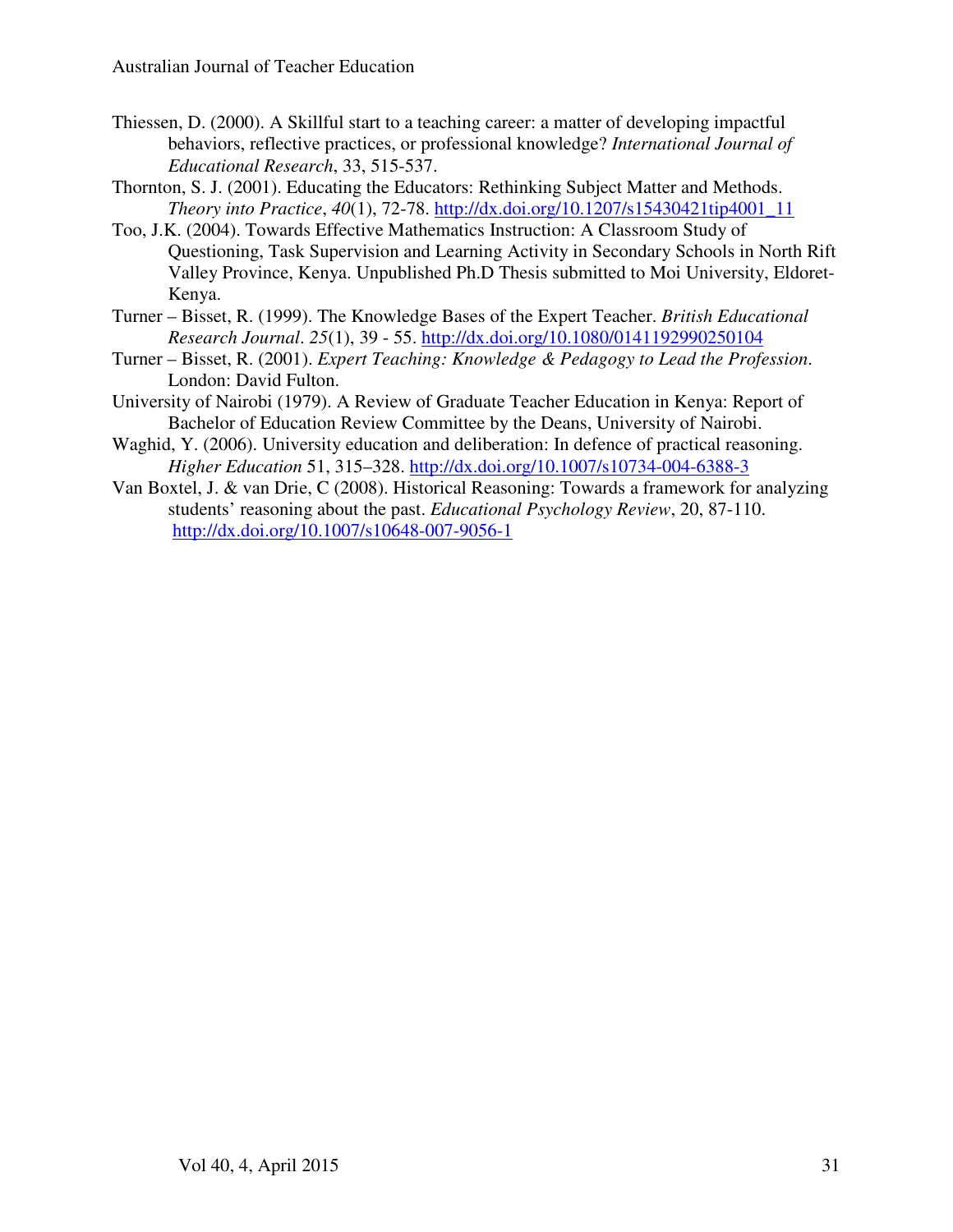## **Appendix: Lesson on Law-making**

**Student Teacher (ST)**: Class, last time we looked at the legislature. This was about the Government of Kenya. We discussed at length about the topic. For today, I want us to look at the process of bill writing. But before that, who can remind us some of the functions of the Legislature? [*He looks at the learners in anticipation for a response*] Yes?

**Learner (L)**: Making laws.

**ST**: Good! Yes? Who can give us another function? [*of the legislature*]

**L**: Amending laws.

**ST**: Amending the constitution. Yes! Any other? [*function*]

**ST:** Very good! Those are some of the functions of the legislature. So today class, I am not going to take you back … let us continue. So, we are continuing with the same sub-topic on the Legislature but under the constitutional process. So let us see [*look at*] some of these functions of the legislature. We said that the legislature is responsible for making laws. I want us to confine ourselves to the major function of the legislature. A single function that is foremost to the nation for its success. So, we also said that the legislature is responsible for allocating funds. I know class you have heard of this CDF - Constituency Development Fund. Are you aware of this?

**Class**: Yes

**ST**: What is CDF? Yes? Let's see. What is CDF? Yes?

**L**: Community Development Fund.

**ST**: Very good! Community Development Fund [*Instead of Community it should be Constituency*]. As you have seen this is money for development projects allocated to every constituency.

So let us now go back to the process of law making. A law as you know is something that guides or directs our conduct. So let us see what is this process?

When we say that the legislature is responsible for law making, you have to begin from somewhere. So, for this process to continue, it is either beginning from the executive or parliament.

So, a law can be made by amending an existing law or you really have a totally new law. So, you just begin from the start or amend the existing law. So, for this process to begin, I know, you know this process takes place in the legislature or in the parliament. So, for this process to begin, the speaker of National Assembly must be present. Or rather if not the speaker, he has the deputy speaker. And the quorum for this process to begin must be thirty members.

So with the presence of thirty members and the speaker of national assembly, the process [*of law making*] can kick off.

So let us look at some of the terminologies before making the law [*that are used in the law making process*]. The process of law-making begins from a bill. A bill is a proposal of legislation. A bill can be proposed by an individual, a group of people or a representative of people. Such a proposal would then have to be taken to parliament where the MPs or members of parliament can discuss. Therefore, any citizen with such a need, under the law has a right to propose a bill. Whether one is ordinary '*mwananchi'*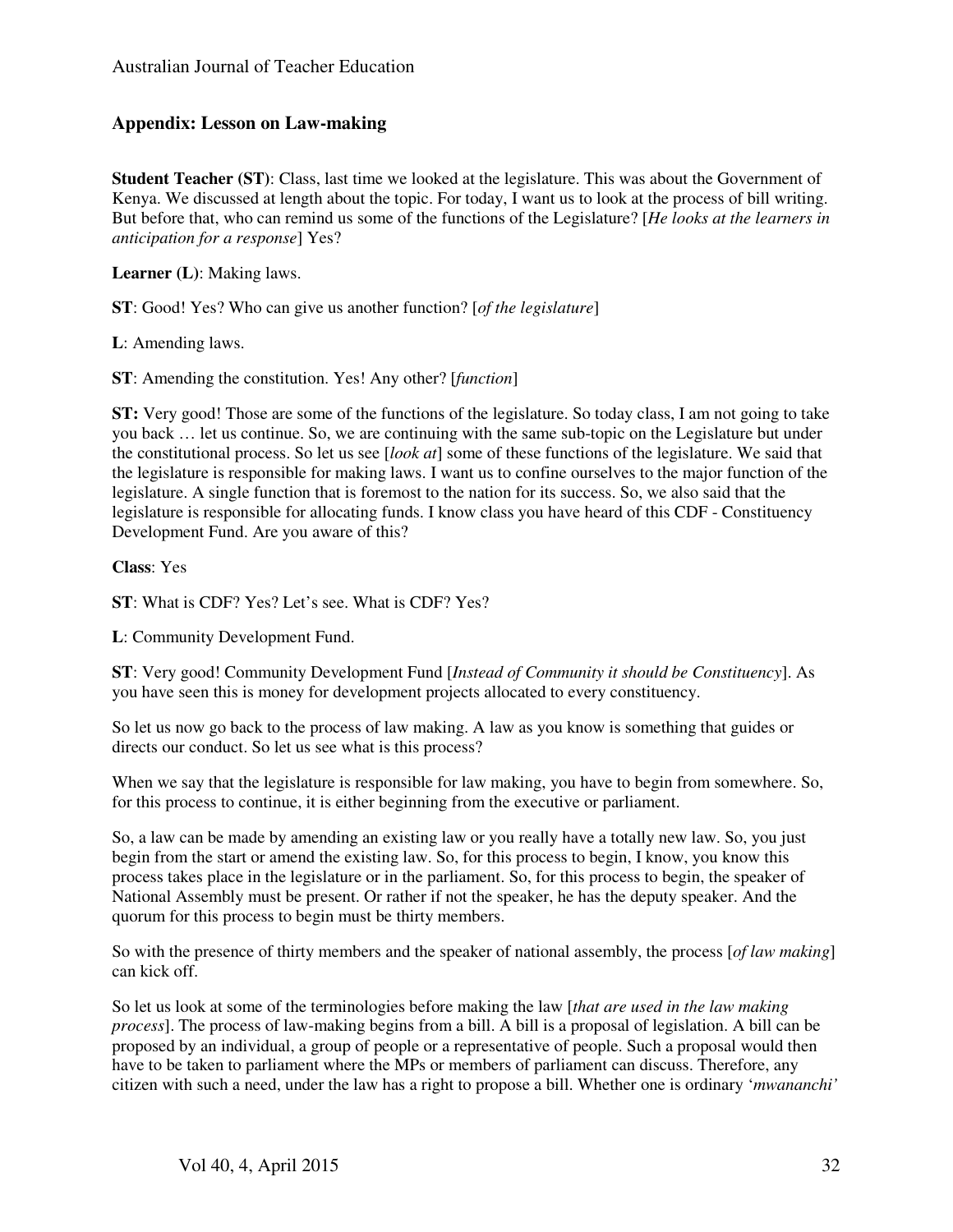[*citizen*] or MP [*Member of Parliament*] he or she is allowed to propose a bill. That is why a bill can either be private or public. So we have the types of bill. It can either be a private bill or a public bill.

When we talk of a private bill, this is a bill which is not confined to the private issues but it is private only in such a way that it is about the welfare of an organization or association. So it is a bill that caters for their needs. When it comes to a public bill, it is a bill which affects the public in general. So we have the public which is the nation-Kenya.

Normally, in parliament public bills are moved by the ministers or MPs. MPs can come up with a bill or ministers. And then they propose that they want it to be made into law. A private bill is the bill which is proposed or moved by a private or individual or rather if it is moved by a minister you can see it is by us Kenyans.

So, look at the types of bills, the private and the public. So, once the bill has been made ... it can now ... go through some process. For the process to be complete, there are some stages. So this bill can be proposed in the national assembly and … thereafter passed on to the Attorney General's Chamber for drafting. It is only after the drafting stage that the public can have a chance to ascertain the validity of the bill. So the public are supposed to ascertain the validity. If it is wrong or if there are some sections which need to be reviewed. They can have some opposition on....

On the other hand, the cabinet ... can be looking at the same bill. So the cabinet can go and discuss the draft or the bill itself and then after discussion if the cabinet recommends it ... it is published in the Kenya Gazette, fourteen days before it is taken to parliament.

So, after fourteen days ... elapse, the bill is taken to parliament. What happens now in parliament to that bill? So we now have the stages of the bill. The first stage of the bill in parliament involves what is referred to as the first reading... [*Teacher writes 'first reading' on the chalkboard*].

The Clerk to the national assembly reads the bill and then the minister on whose portfolio it is concerned with stands and moves a motion. Normally, it happens that after moving a motion, another minister is supposed to second the minister. In the first stage, there is no motion or debating. It is just reading that bill.

And then after seven days, the parliamentary committee now which is elected in that session or the parliamentary committee is given a chance to go and look at the same bill. That is, after seven days, they are supposed to come and report on the same. So, for the second time, the bill [*cleans the chalkboard*] the bill goes for the second reading. That is, after the first reading, then the committee, the parliamentary committee can be given seven days they can go and look into the same bill then they come for the second reading.

The second reading is a very crucial stage in bill making process. This is whereby the MPs now are allowed to air their views. So, you are given now a time or a chance to have your input. You can either support the bill or you don't support. And when you support the bill you must give reasons. In the second stage, if it passes after voting ... it goes to the third stage.

This is the committee stage. And in this stage, we have the committee stage, a committee which is appointed by parliament can go and scrutinize the bill in detail and amend a clause. They can go clause by clause and amend what has been given in the second stage.

So, you can see class, the second stage is very crucial. This is because every member who can have a view he can include it at committee stage. So the committee now can have detailed information and then they revise the bill and then they come up with a revised or something better than the first. And then after